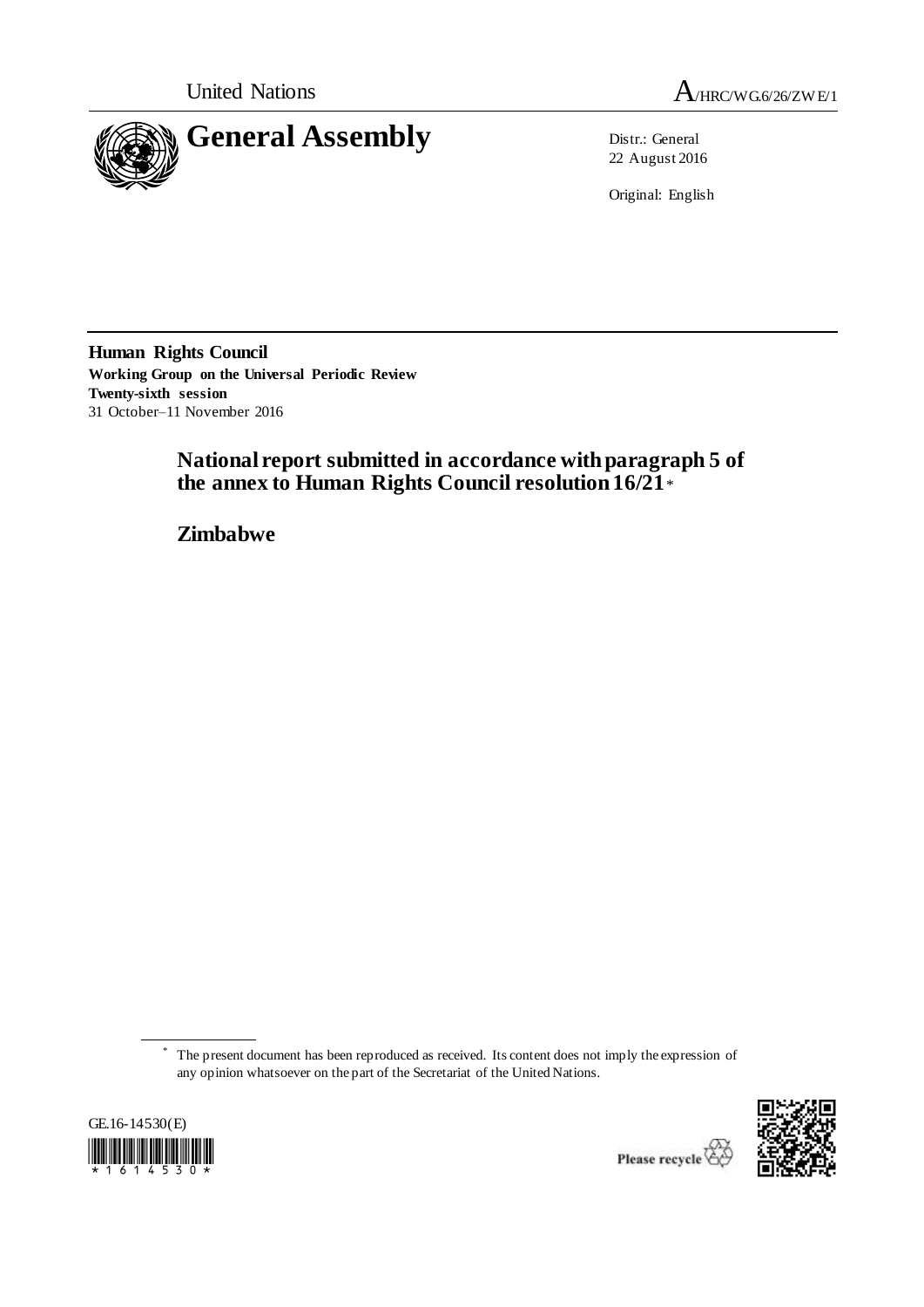## **I. Methodology**

1. The Republic of Zimbabwe was reviewed under the Universal Periodic Review (UPR) mechanism in October 2011. Following the review, Zimbabwe accepted 130 out of 177 recommendations on various human rights issues that were made for its consideration .

2. The Government of Zimbabwe (GoZ) adopted a participatory approach when it prepared its second cycle report. It held three consultative workshops in 2015 for the purposes of capturing stakeholder input that covered six out of the country's ten provinces. Following this, Government compiled a draft report which formed the basis of further stakeholder consultations. In 2016, three more consultative workshops covering eight out of the country's ten provinces were conducted. Government then finalised the report. (See Annexure B – list of stakeholders)

3. The report is divided into seven parts and closely follows the guidelines provided by the Human Rights Council for the second cycle. It makes reference to the Mid-Term Report which the GoZ submitted in September 2014.

## **II. Developments since the previous review**

4. Since the previous review, the GoZ has made considerable strides towards the implementation of the UPR recommendations. Government brought together all stakeholders to consider the recommendations and to develop a National Plan of Action for the implementation of the recommendations. Government and stakeholders identified sectoral actions for the implementation of the recommendations and the National Plan of Action forms the basis upon which the recommendations are being implemented. A UPR National Steering Committee made up of Government and other stakeholder representatives, including Civil Society Organisations (CSOs), Independent Commissions, Trade Unions as well as the United Nations Country Team (UNCT) sitting in an advisory capacity, was established to oversee and monitor implementation of the National Plan of Action.

5. As reported in the Mid-Term Report, Zimbabwe held a referendum in 2013 which resulted in the adoption of a new Constitution with an expansive Declaration of Rights. The Constitution strengthened the institutional framework for the promotion and protection of human rights by either establishing new institutions, such as the Constitutional Court, the National Prosecuting Authority (NPA), the Zimbabwe Gender Commission and the National Peace and Reconciliation Commission (NPRC), or strengthening existing institutions, such as the Zimbabwe Human Rights Commission (ZHRC), Zimbabwe Media Commission (ZMC) and Zimbabwe Electoral Commission (ZEC). (See part 12 of the Constitution). Thereafter a process to align the country's laws with the new Constitution and to domesticate international obligations commenced. Zimbabwe also held national elections in the same year which brought to an end the Global Political Agreement.

6. The Constitutional Court is endowed with both exclusive and inherent jurisdiction over all constitutional matters including fundamental human rights. Since its inception, the Constitutional Court has delivered a number of landmark rulings on various human rights issues that include outlawing child marriages, declaring the law on criminal defamation unlawful, and declaring as unlawful the powers of the Prosecutor-General to suspend bail granted to accused persons by the courts.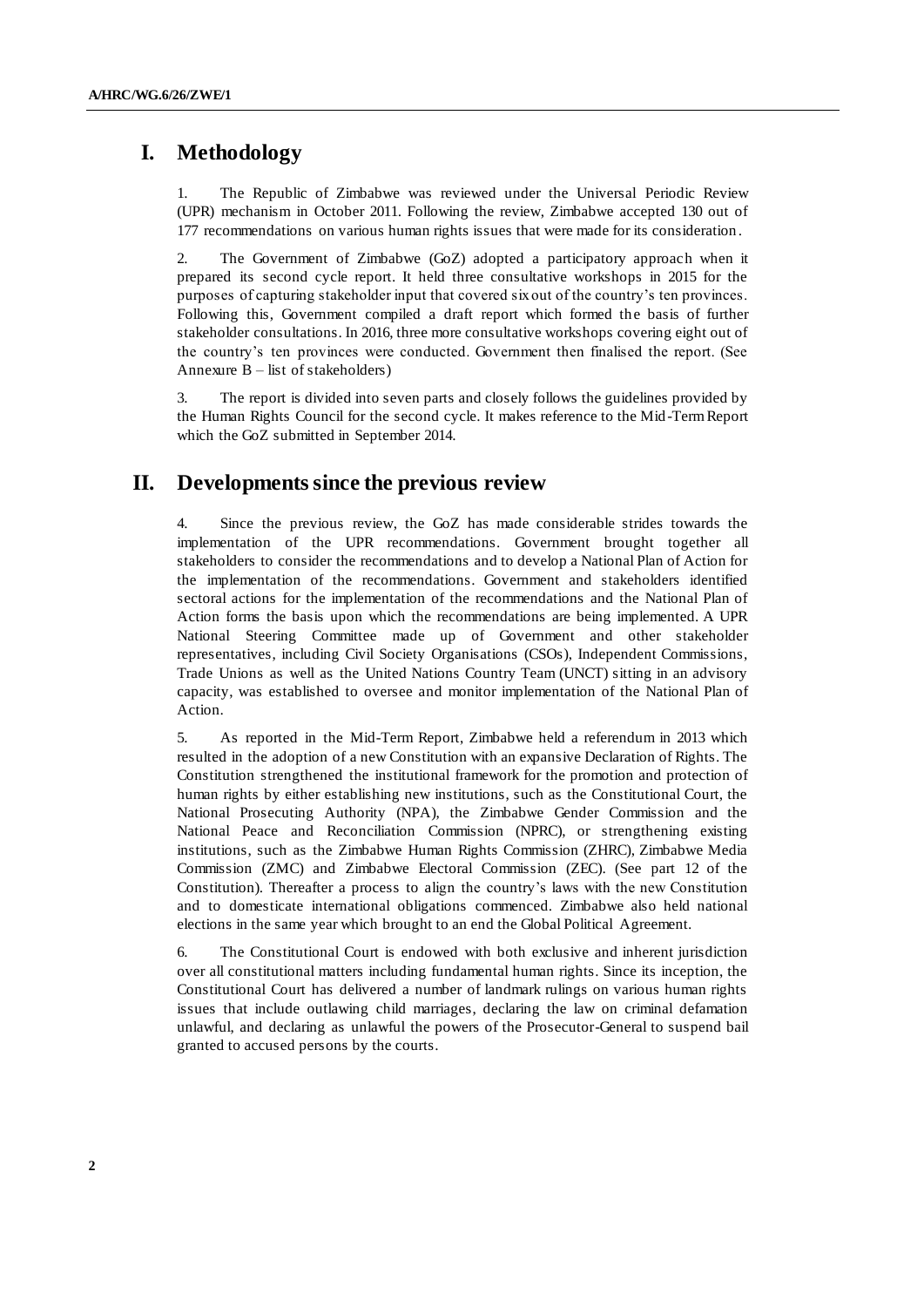## **A. Normative and institutional framework for the protection of human rights**

## **1. The Constitution**

7. The expanded Declaration of Rights in the 2013 Constitution includes civil and political rights, economic, social and cultural rights, environmental rights, and an elaboration of women's rights, the rights of persons with disabilities and children's rights.

8. The Constitution has improved the enforcement of human rights by expanding *locus standi* for the purpose of seeking redress for human rights violations. In terms of section 85, any person may approach the courts alleging the infringement of his or her rights or the rights of any other person and this was confirmed in the case of *Mudzuru and Another v Minister of Justice, Legal & Parliamentary Affairs and Others* CCZ12/2016.

## **2. Legislative measures**

9. Since the previous review, Zimbabwe has enacted various pieces of legislation which promote and protect the rights of citizens and operationalise or strengthen institutions established by the Constitution that contribute to the promotion and protection of human rights, such as the Zimbabwe Gender Commission Act [*Chapter 10:31*], National Prosecuting Authority Act [*Chapter 7:20*], Zimbabwe Human Rights Commission Act [*Chapter 10:30*], Labour Amendment Act (defines the fundamental rights of employees in accordance with international standards), Criminal Procedure and Evidence Amendment Bill and Trafficking in Persons Act [*Chapter 9:25*]. More laws are in various stages of enactment as part of the alignment and domestication process.

## **3. Judicial measures**

10. The Constitution guarantees the independence of the Judiciary and provides for principles guiding the Judiciary, which include recognition of the role of the courts in safeguarding human rights and the rule of law. The courts are subject only to the Constitution and the law, which they must apply impartially, expeditiously and without fear, favour or prejudice. To further enhance this independence, the Judiciary, through the Judicial Service Commission (JSC), now receives a direct vote from Treasury.

## **4. Policy and related measures**

#### *National Gender Policy*

11. The National Gender Policy has been reviewed and aligned to the Constitution and international and regional human rights instruments, which include the Convention on the Elimination of All Forms of Discrimination against Women (CEDAW) and the SADC Protocol on Gender and Development. It also takes cognisance of the UPR recommendations. The policy promotes equal representation in all institutions, agencies of government, commissions and elective bodies at all levels. The GoZ is aligning all pieces of legislation and in the process incorporating the principle of equal gender representation.

12. Government has called for gender based budgeting at all levels to ensure mainstreaming of gender issues.

#### *National Child Rights Policy*

13. The draft National Child Rights Policy is under consideration. It proposes to place the child at the centre of development in all spheres of life and attempts to create a better coordinating mechanism and framework within which this must happen.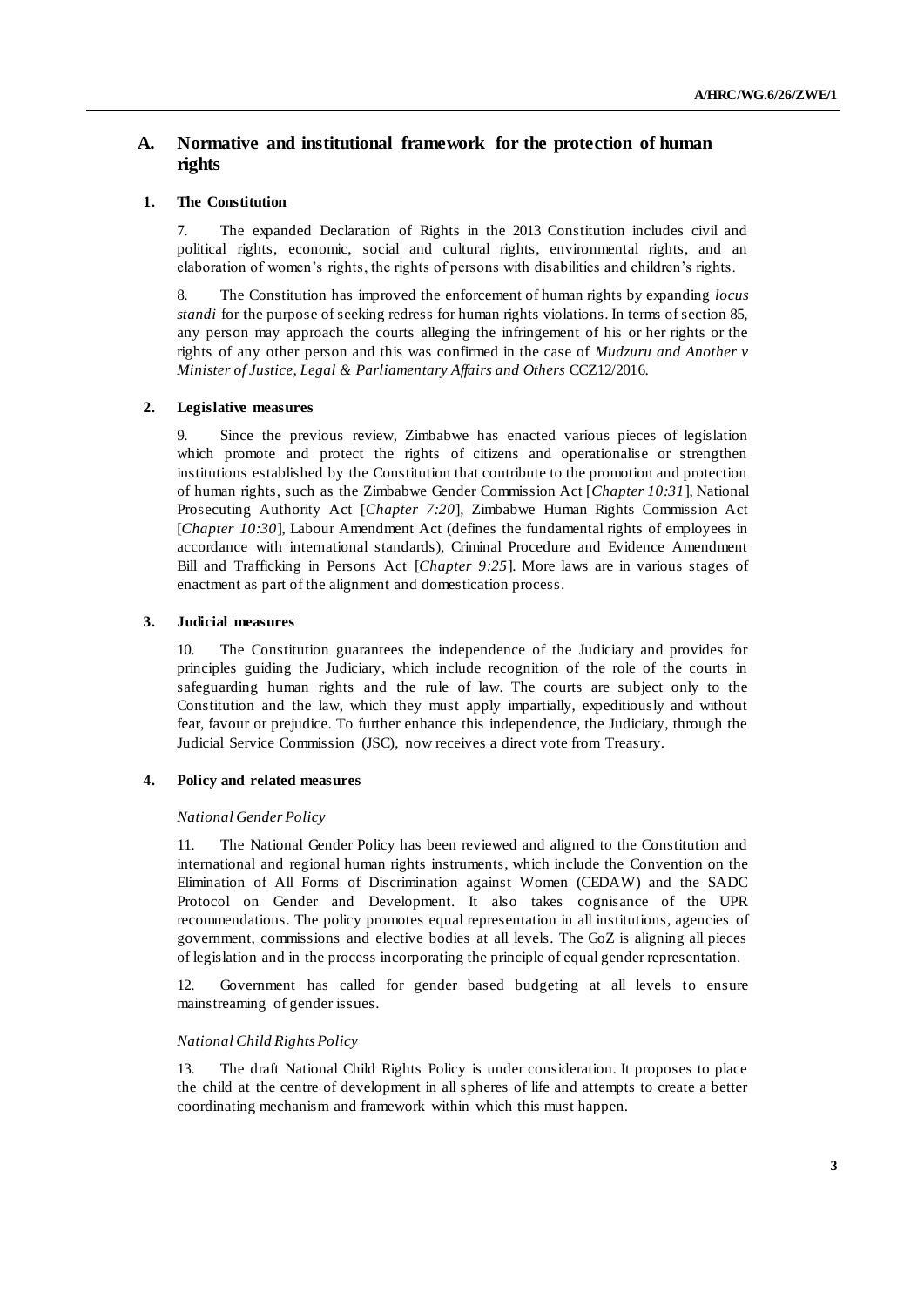#### *Basic Education Assistance Module (BEAM)*

14. This scheme supports the enrolment and retention of disadvantaged children in schools at primary and secondary level and 10% of the total allocation for each year is set aside for school children with disabilities. The table below depicts the number of students that were assisted under the scheme for the years 2013–2015.

|      | Girls   | Boys    | Total   |
|------|---------|---------|---------|
| 2013 | 218,254 | 219,930 | 438,184 |
| 2014 | 177,894 | 210,157 | 379,051 |
| 2015 | 86,869  | 96,529  | 183,398 |

#### *Anti-corruption in justice delivery*

15. In an effort to combat corruption in the justice delivery system, a number of initiatives are being implemented. For instance in February 2016, the GoZ launched a campaign against corruption code named 'ACT' (Against Corruption Together) where stakeholders such as the JSC, Ministry of Justice, Legal and Parliamentary Affairs, the National Prosecuting Authority, the Zimbabwe Republic Police (ZRP), the Zimbabwe Prisons and Correctional Service and the Anti-Corruption Commission delivered solidarity speeches against corruption. The Civil Service Commission responsible for the employment of all civil servants has declared a zero tolerance to corruption. The GoZ also launched the National Code on Good Corporate Governance in an effort to fight corruption in public institutions.

#### **5. National human rights infrastructure including national human rights institutions**

16. As indicated in Mid-Term Report, the Constitution provides for Independent Commissions which support the promotion and protection of human rights and democracy. The Zimbabwe Gender Commission Act was enacted in February 2016, paving the way for the operationalisation of the Commission, while a bill to operationalise the NPRC is under consideration. The ZHRC, ZEC and the ZMC are fully operational.

## **III. Promotion and protection of human rights on the ground**

## **A. International human rights treaties**

17. Since the previous review, Government has ratified the following human rights treaties: UN Convention on the Rights of Persons with Disabilities (UNCRPD) and its Protocol; UN Protocol to Prevent, Suppress and Punish Trafficking in Persons, especially women and children; and the Optional Protocol to the UNCRC on the involvement of children in armed conflict.

18. Due to competing priorities such as the Constitution making process and the alignment of laws to the Constitution, Government is still working on the ratification of the remaining human rights treaties. Be that as it may, the Constitution contains provisions which address some of the outstanding treaties, such as the automatic granting of citizenship to all persons below the age of 15 years, the absolute prohibition of torture and the right to personal security are found in the Constitution (sections 36(3), 40, 52 and 53).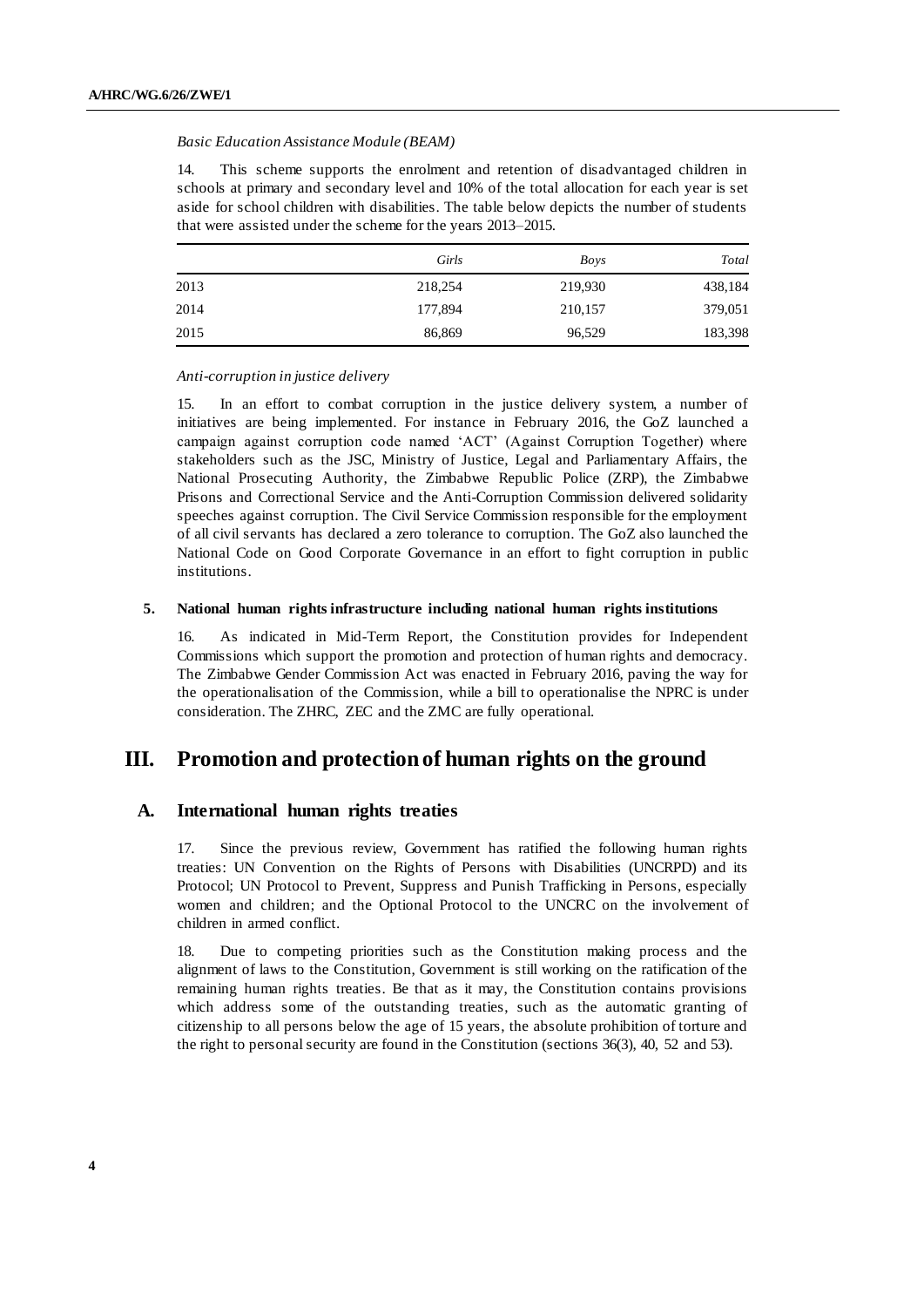## **B. Domestication of human rights treaties**

19. Domestication of human rights treaties is underway as indicated in the Mid -Term Report, with the following notable developments:

(a) Government has established an inter-ministerial taskforce on alignment which is mandated to spearhead the process of alignment of legislation with the Constitution.

(b) All statutes are being reviewed in order to harmonise them with the Constitution.

(c) Government has put in place structures such as the Inter-Ministerial Committee which is provided for in the Trafficking in Persons Act that was promulgated in 2014.

(d) The General Laws Amendment Bill, which will make amendments to 125 laws in line with the Constitution was passed by Parliament.

(e) Government is reviewing the Children's Act in order to align it with the Constitution and the UNCRC.

(f) The Disabled Persons' Act is being reviewed in order to align it with the Constitution and the UNCRPD.

Other notable laws at various stages of enactment include the Criminal Procedure and Evidence Amendment Bill, the Constitutional Court Bill and the Lands Commission Bill.

## **C. Voluntary commitments**

20. Zimbabwe extended an invitation to the then UN High Commissioner for Human Rights, Navi Pillay, who visited the country in May 2012. Zimbabwe will continue to cooperate with special mandate holders in the discharge of their functions.

21. In 2013, the African Committee of Experts on the Rights and Welfare of the Child was in the country where it held an induction workshop for its new members and held consultations with Government and civil society on the implementation of children's rights. In May 2016, the African Commission Special Rapporteur on freedom of expression and access to information visited the country and met with key stakeholders.

## **D. National human rights institutions' activities**

22. During the period under review, the ZHRC carried out a number of activities to fulfill its mandate in terms of the Constitution. The Commission conducted awareness campaigns during their open days where different stakeholders were invited to participate. It has also been commemorating the International Human Rights Day since 2014 and it continues to receive and investigate complaints of allegations of human rights abuses.

23. The Commission has carried out the following missions:

(a) Prison inspection and monitoring visits at various prisons to ensure the observance of human rights and humane treatment of inmates in relation to recognised national and international standards on the rights and welfare of inmates with a view to making recommendations to Parliament and Government. The visits were also meant to popularise the Commission as the organisation with the mandate to promote and protect the rights of prisoners in Zimbabwe to inmates, prison officers and relevant stakeholders.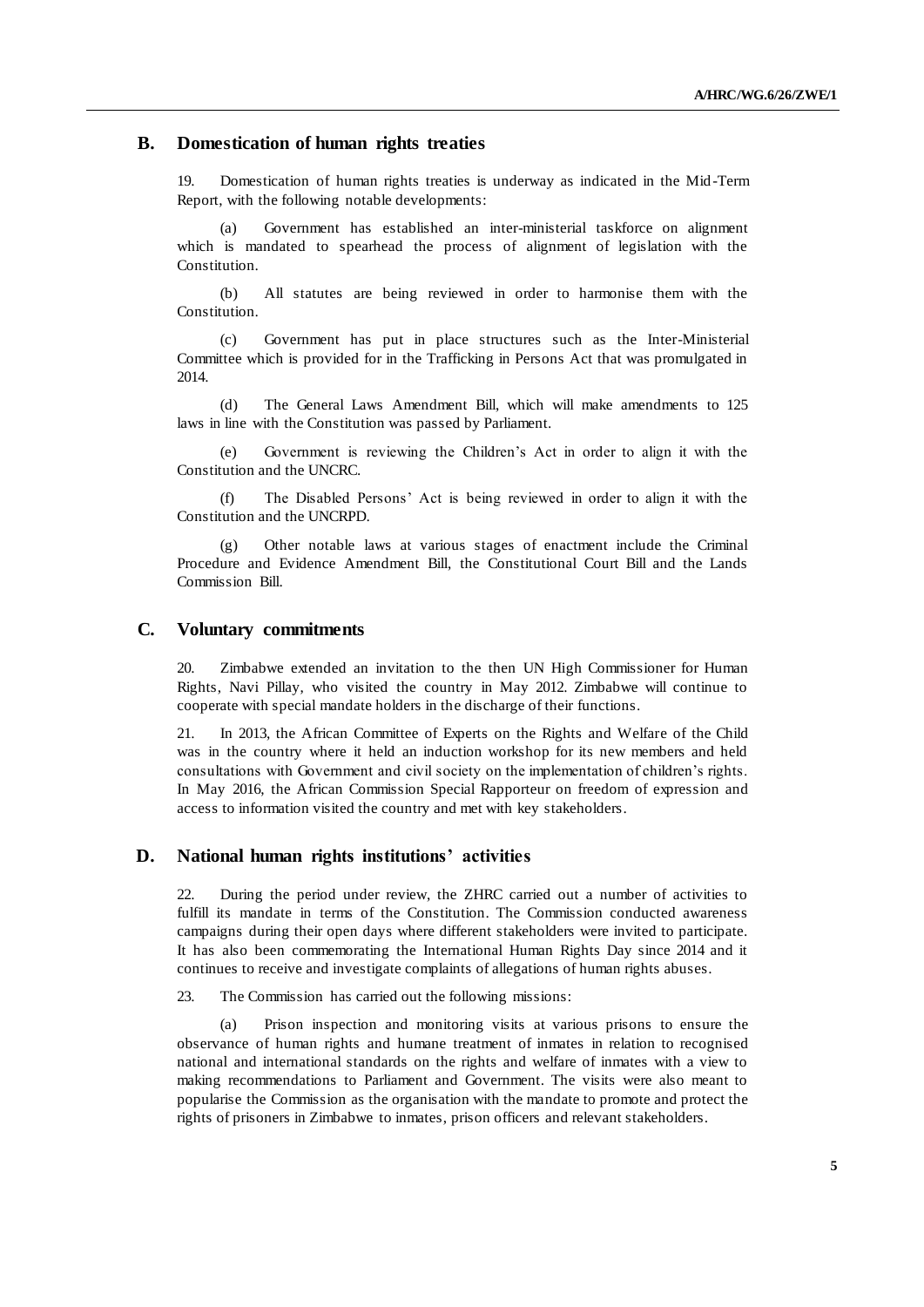(b) In February 2014, a national disaster was declared after heavy rains and floods swept away homes and animals in the Tokwe-Mukosi area. Government intervened and relocated those affected to the Chingwizi Relocation Site in Mwenezi District. The disaster was widely publicised and the ZHRC promptly reacted by carrying out a visit to the relocation site and the objective was to follow up on complaints that were received from various quarters including representatives of people who had been moved to the site. Recommendations made by the Commission were acted upon by Government.

24. The Justice, Law and Order Sector (JLOS) is involved in the promotion of access to justice for all persons in Zimbabwe. There is an ongoing programme on the decongestion of prisons where the JLOS is advocating for other forms of punishment other than incarceration.

## **E. Public awareness of human rights**

25. The GoZ recognises the importance of raising public awareness on human rights. For instance, human rights training and awareness raising is now a core element in the syllabi of the law enforcement agencies.

26. Government, through its UPR National Steering Committee, is conducting mass public awareness campaigns on human rights.

27. Public awareness campaigns have been carried out at annual commemorations such as: the International Day of the Child; the Day of the African Child; the International Day of Disabled Persons; International Women's Day; and International Human Rights Day. Awareness raising is also carried out at grass root level through capacity building of community leaders, religious leaders and community focal persons who further raise awareness in their different communities. Child rights awareness is raised through participation at different exhibitions such as the Zimbabwe International Trade Fair and Harare Agricultural Show.

28. Government promotes public awareness of the Constitution in the form of advocacy meetings with communities, radio programmes and exhibitions at fairs. With the support of development partners, over one million copies of the Constitution in ten officially recognised languages have been distributed through Government structures, CSOs, Educational Institutions, and Faith Based Organisations. Government has also embarked on a nationwide distribution of simplified booklets on children's rights. Six out of the ten provinces have benefitted from this initiative.

29. The new education curriculum which has been developed and comes into force in 2017 has as one of its aims, to prepare learners for participatory citizenship and sustainable development with respect to their rights, duties and responsibilities. Children's and human rights have thus been mainstreamed in the curriculum from infant level right up to primary and secondary levels.

30. Government has conducted training of child-led groups such as Junior Parliamentarians on the provisions of the Constitution, the UNCRC and the African Charter on the Rights and Welfare of the Child (ACRWC). Over 250 children were targeted in 2015. The intention is that those who receive training will cascade information to other members of their communities.

31. Government has created an enabling environment for cooperation with CSOs on the raising of awareness on human rights issues. For instance, the Law Society of Zimbabwe has conducted open days where members of the legal profession provide free legal advice to members of the public. Different stakeholders in the justice delivery sector are involved in these activities.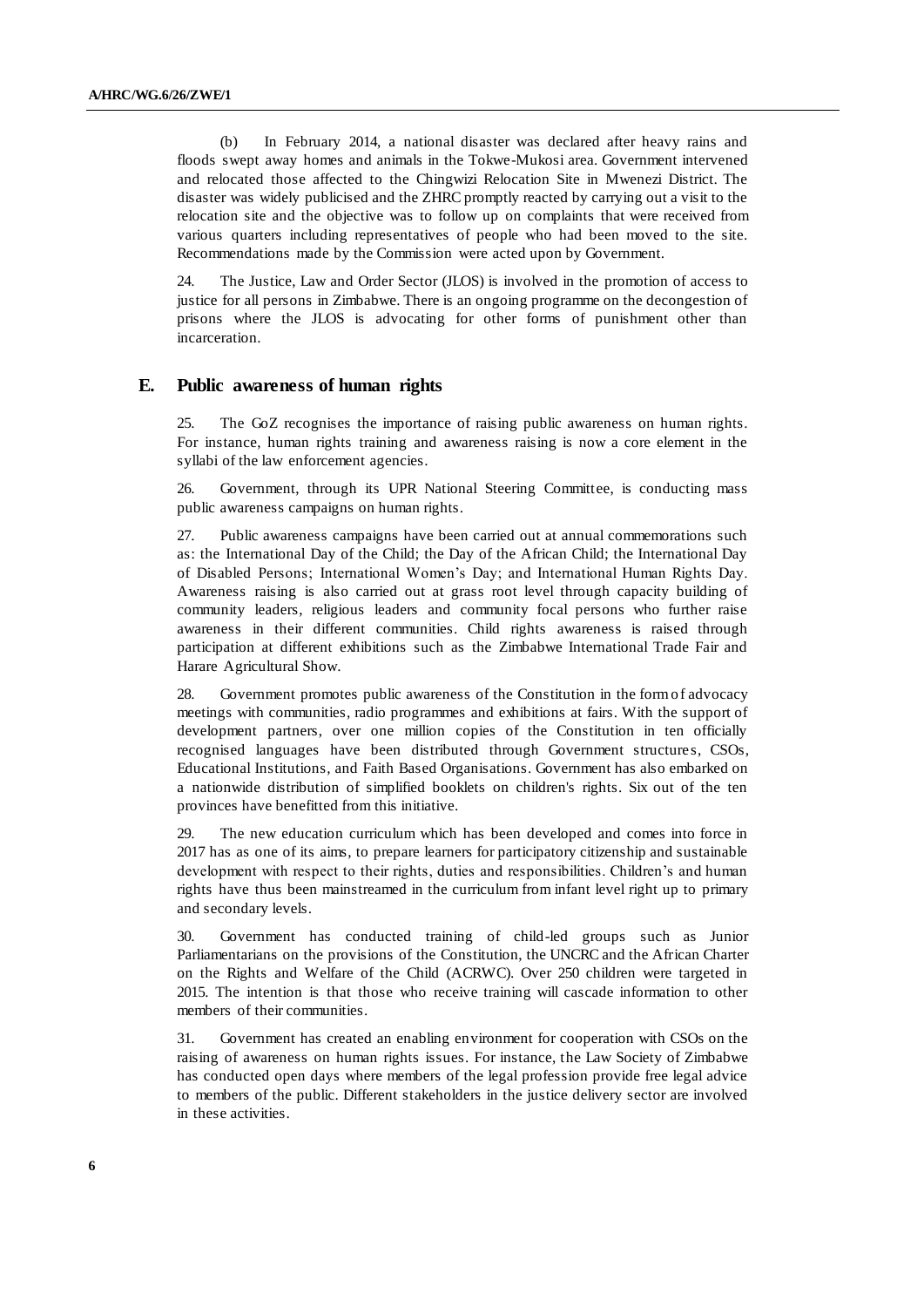## **IV. Follow-up to the previous review**

32. As reported in Part B above, as a follow up to the previous review, Government brought together stakeholders that included CSOs, Parliament, Traditional Leaders, the Labour Market and independent commissions to present the accepted recommendations and to develop the National Plan of Action for the implementation of the recommendations. The National Plan of Action forms the basis upon which the Government has been implementing the recommendations, with line Government Ministries and Departments expected to integrate the recommendations into their strategic plans, policies, programmes and other activities. The UPR National Steering Committee, comprising Government and other stakeholder representatives as listed above, has been overseeing and monitoring implementation of the National Plan of Action.

33. The UPR National Steering Committee holds quarterly meetings and annual review meetings for National Plan of Action stakeholders. It facilitated the preparation of the Mid - Term Report, which the GoZ submitted to the Human Rights Council in September 2014.

## **V. Achievements, challenges and constraints in relation to the implementation of accepted recommendations**

34. Since the previous review, Zimbabwe has made significant strides in the implementation of the accepted recommendations.

## **A. Achievements**

## **1. Creating/strengthening independent institutions**

35. As reported above, the Constitution has established new independent institutions such as the Zimbabwe Gender Commission and the NPRC. The Gender Commission is now operational. The commissioners for the NPRC have been appointed. The Constitution provides for the strengthening of independent commissions that were already operational, such as the ZHRC, ZEC and the ZMC. In terms of the Appropriation (2016) Act, 2015, all these institutions now have financial autonomy.

## *a. Administration of justice*

36. The Constitution has strengthened transparency in the appointment of judges as the process of appointment now includes advertisement of vacant positions, invitation to the public to make nominations and public interviews.

37. The JSC has embarked on a nationwide awareness campaign of the duties and responsibilities of the Commission. A total of 17,273 people have so far attended their public meetings.

38. In order to increase access to justice, nine new magistrates court houses have been opened in six provinces (see Annexure C – new courthouses) and a further twenty-one will be built around the country by the end of 2016. The Supreme Court conducts circuit courts outside Harare in order to facilitate easier and faster access. The Judicial Service Commission has decentralised the High Court.

39. In order to enhance access to justice through the provision of legal services to the indigent and those in remote areas, Government has decentralized the provision of legal aid to eight out of the country's ten provinces.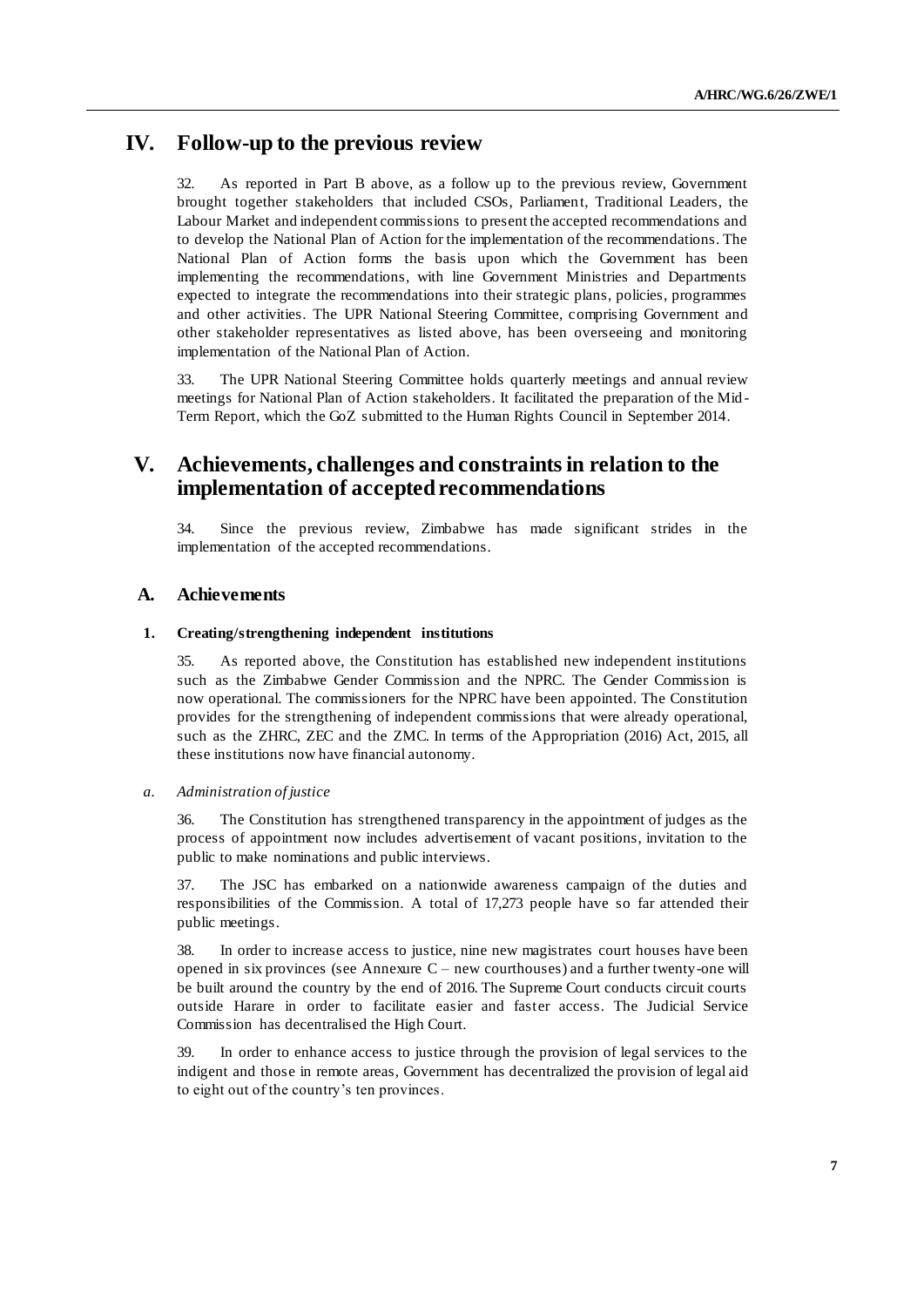40. The Pre-Trial Diversion Programme, which is aimed at diverting juvenile offenders from the formal criminal justice system in instances where petty crimes have been committed, was launched by Government in May 2013. The programme has been successfully implemented in five provinces.

41. As previously reported in the Mid-Term Report, magistrates in post have undergone training on the Protocol on the Multi-Sectoral Management of Sexual Abuse and Violence.

42. The Constitution created an independent National Prosecuting Authority, which is now responsible for conducting public prosecutions. The function has been removed from the Attorney-General's Office which previously conducted prosecutions to ensure independence and operational efficiency and effectiveness. A Code of Ethics to guide the conduct of prosecutors in the execution of their duties has been adopted.

#### *b. National healing and reconciliation*

43. The NPRC will assume responsibility for peace and reconciliation once the Act to operationalise it is in place. Currently the Organ on National Healing, Reconciliation and Integration (ONHRI) has been undertaking that role. Awareness campaigns on peace building are on-going. The campaigns include issues pertaining to conflict prevention, management, resolution and transformation. Civil society stakeholders have also been involved in national healing efforts. Some partners have been working with traditional leaders on their role in peace building and supporting the work of the ONHRI.

#### **2. Economic, social and cultural rights**

44. Government launched the Zimbabwe Agenda for Sustainable Socio -Economic Transformation (Zim-ASSET) for the period October 2013 to December 2018, an economic blue print that is meant to revive the economy and achieve sustainable economic development propelled by the judicious utilisation of the country's human and natural resources. One of the key objectives of Zim-Asset is for the country to derive maximum benefits from its natural resources and economically empower the people, which in turn should contribute to socio-economic development and poverty alleviation. This will enhance the realisation of socio-economic rights. Zim-Asset is built around four strategic clusters namely:

- **food security and nutrition:** Government is providing disadvantaged households with agricultural inputs and farming implements under the mechanisation programme for small holders. Eight irrigation projects have been rolled out in each province through strategic partnerships. These efforts are intended to ensure food security.
- **social services and poverty eradication:** Government has initiated various economic empowerment funds such as the Small and Medium Enterprises Fund, National Youth Fund and Women's Development Fund.
- **infrastructure and utilities:** Government is resource mobilising for infrastructure rehabilitation e.g. hydroelectric expansion, low income housing, water and sanitation and road network expansion.
- **value addition and beneficiation:** Government has put in place systems to encourage full utilisation of all resources for maximum value addition and beneficiation.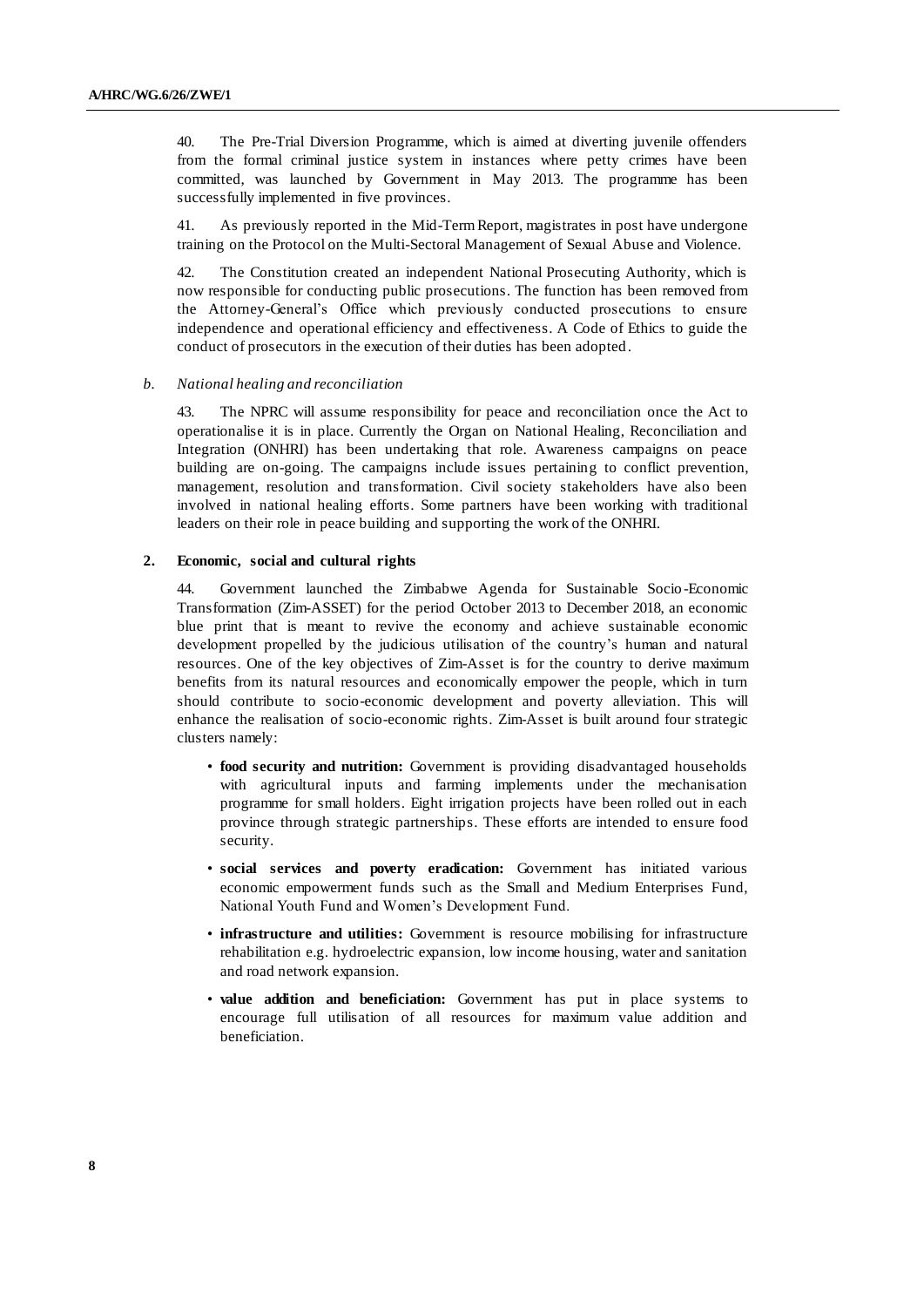#### *a. Right to water and sanitation*

45. The Constitution provides for the right to safe, clean and portable water (See section 77 of the Constitution). This right is justiciable as confirmed in the case of *F. Mushoriwa v City of Harare* HC4266/13.

46. The National Water Policy was launched in May 2013 to guide the Government in the provision of adequate water and sanitation and work is underway to assess the needs of urban areas while siting of boreholes in rural areas is in progress. Funds have been secured to rehabilitate boreholes in 33 rural districts in five provinces while funding has also been sourced for the refurbishment of sewer and water works in urban areas. 1,398 boreholes have so far been drilled while 10,006 boreholes have been rehabilitated and are now functional. Work is in progress for rehabilitation of water and sewer infrastructure in 14 towns which will positively impact on the distribution of portable water and sewer reticulation. Work has already been completed in five urban areas.

#### *b. Right to shelter*

47. Government has set a target of 313 368 housing units and stands to be constructed or serviced by 2018 in line with Zim-Asset. To date, a total of 19,123 housing units have been constructed and 30,052 residential stands serviced. A National Housing Policy launched in July 2013 requires developers to put in place proper infrastructure in respect of water and sanitation as well as roads. They are also required to provide both on-site and off-site infrastructure. The national housing delivery strategy and the implementation guidelines are now in place and housing stakeholders are already adhering to the guidelines in their operations.

*c. Right to education*

48. Zimbabwe is mindful of its obligations under the UNCRC and the International Covenant on Economic, Social and Cultural Rights to provide free and compulsory basic education. This is amplified by the fact that the Constitution includes the right to basic State-funded education. In terms of section 75 of the Constitution, every citizen and permanent resident of Zimbabwe has a right to a basic State-funded education, including adult basic education. The State is also obligated to make further education progressively available and accessible, through reasonable legislative and other measures.

49. Measures have been put in place to ensure that no child of school going age is deprived of the right to education as a result of parents' or guardians' failure to pay fees. A policy is in place that no child should be barred from attending school because of non payment of fees. In addition, Government, through its own resources and with assistance from development partners, provides funding for BEAM to cater for school fees requirements for children from vulnerable families.

50. The Education Development Fund composed of Government and development partners has provided learning resources and improved the quality of education for children in Zimbabwe. The Fund has also ensured the distribution of science kits to 2,424 secondary schools with a view to improve the quality of science education.

51. In addition to reducing the school textbook ratio to 1:1 for the core subjects at both primary and secondary levels, the Fund also invested in the training of school heads to improve management of schools and has provided technical assistance to strengthen Government's capacity to monitor educational services. The development partners are now implementing a long-term plan, the School Improvement Grant (SIG), focusing on broader investments in schools to further improve the quality of education and to ensure that all Zimbabwean children will have the opportunity to reach their full potential. Zimbabwe has also benefited through the Global Partnership for Education whose focus is on boosting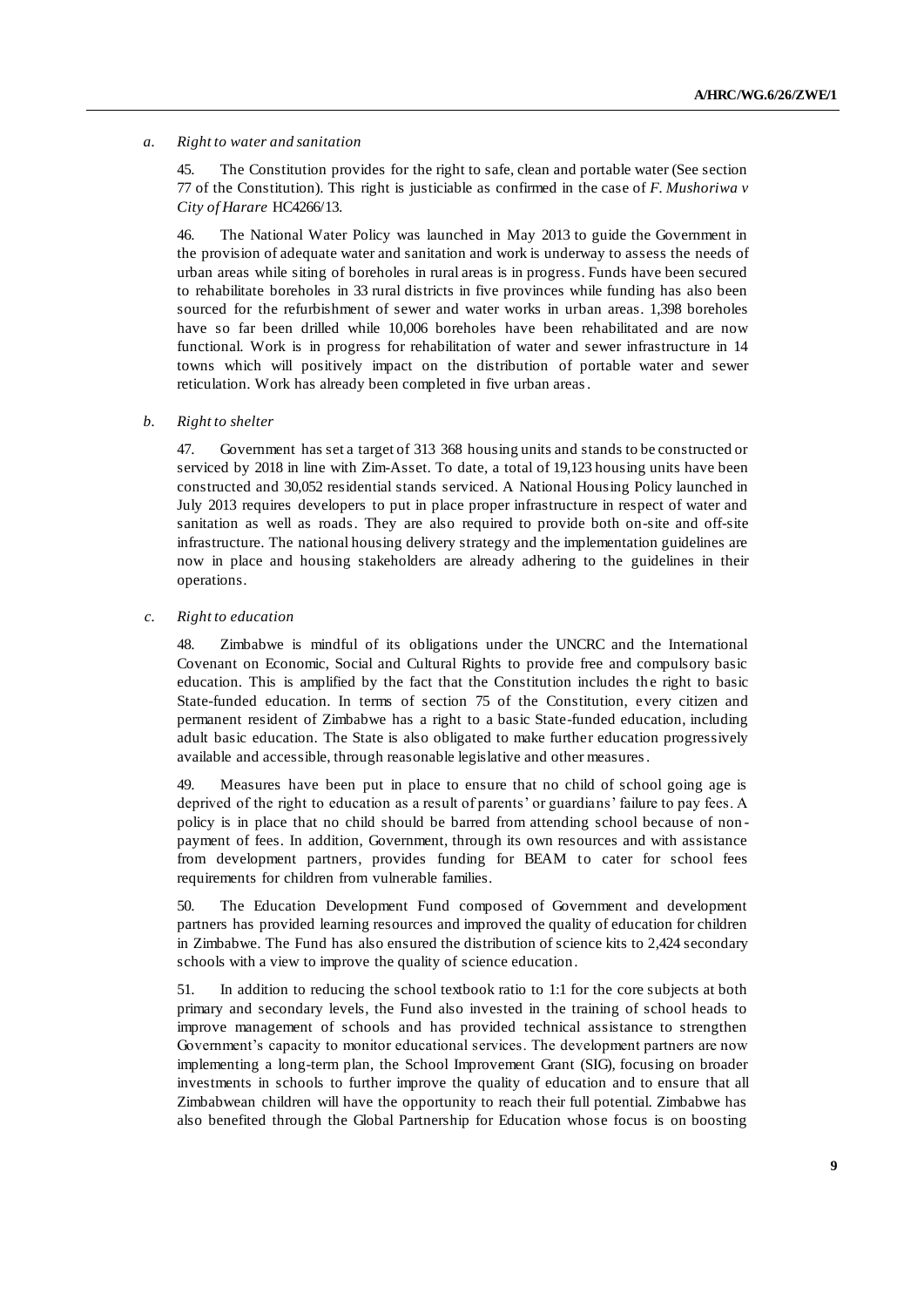learning outcomes through continuous professional development of teachers, improved teacher supervision and management as well as strengthened evidence based policy strategic planning.

52. In an effort to improve the quality of education, the Government has introduced Early Childhood Development (ECD) in order to strengthen the foundations of education. This is done by ensuring that learners are equipped with various skills from the formative stages of education.

53. In relation to issues of gender equality, section 27(2) of the Constitution states that the State must take measures to ensure that girls are afforded the same opportunities as boys to obtain education at all levels. While the 2014 Education Management Information System shows that gender parity has been achieved at primary and lower secondary levels, the participation rate for girls at upper secondary level is still at 44%. More girls are being encouraged to proceed to upper secondary level and beyond through interventions that address the problems that cause girls to drop out of school.

54. To provide access to education for all, Government has come up with the Non-Formal Education Policy which provides education opportunities to those who never had a chance to attend school, dropped out of school for one reason or the other, or failed to make the most of the opportunities while in school. The Policy, which was launched in 2015, provides for primary and secondary schools in the country to offer non -formal education after normal learning hours.

55. Government continues to strengthen the school feeding programme, wh ich was adopted as a strategy to achieve optimal enrolments, attendance, retention and school completion rates with positive learning outcomes for all. This also contributes towards the nutrition and health status required for individual learners to perform at their best during their school careers.

56. The education curriculum was reviewed in 2015 to produce a learner who is all rounded and can easily respond to national, regional and international demands.

*d. Right to health*

57. The Constitution now makes specific provision for the right to health care in addition to other health rights (sections 29, 48(3), 52(c), 57(c), 60(3), 73(1)(a), 76, 77, 81(f), 82(b) and 84 of the Constitution). This includes the right of every person living with a chronic illness to have access to basic healthcare services for the illness and the requirement that no person may be refused emergency medical treatment in any healthcare institution.

58. The Public Health Act [*Chapter 15:09*] provides for the protection of public health, including prevention and suppression of infectious and sexually transmitted diseases, as well as regulation of the provision of safe water and food supplies and improved sanitation, among other things. The Act also provides for the immunisation of ch ildren against disabling diseases such as polio. In addition to this, Government is running programmes to educate the public on accident prevention in the home which may result in disability.

59. Government is resuscitating rehabilitation centres in its administered hospitals and is training more rehabilitation technicians. Government has further developed a network of rehabilitation services throughout the country. All Central, Provincial and District Hospitals and some Mission Hospitals have purpose built facilities offering a wide range of rehabilitation services that include physical therapy, occupational therapy, communication therapy, audiology, prosthetic services and referral for necessary corrective surgery. Children who are not able to access institutional services are seen through outreach services or through community based rehabilitation. These services are significant in enabling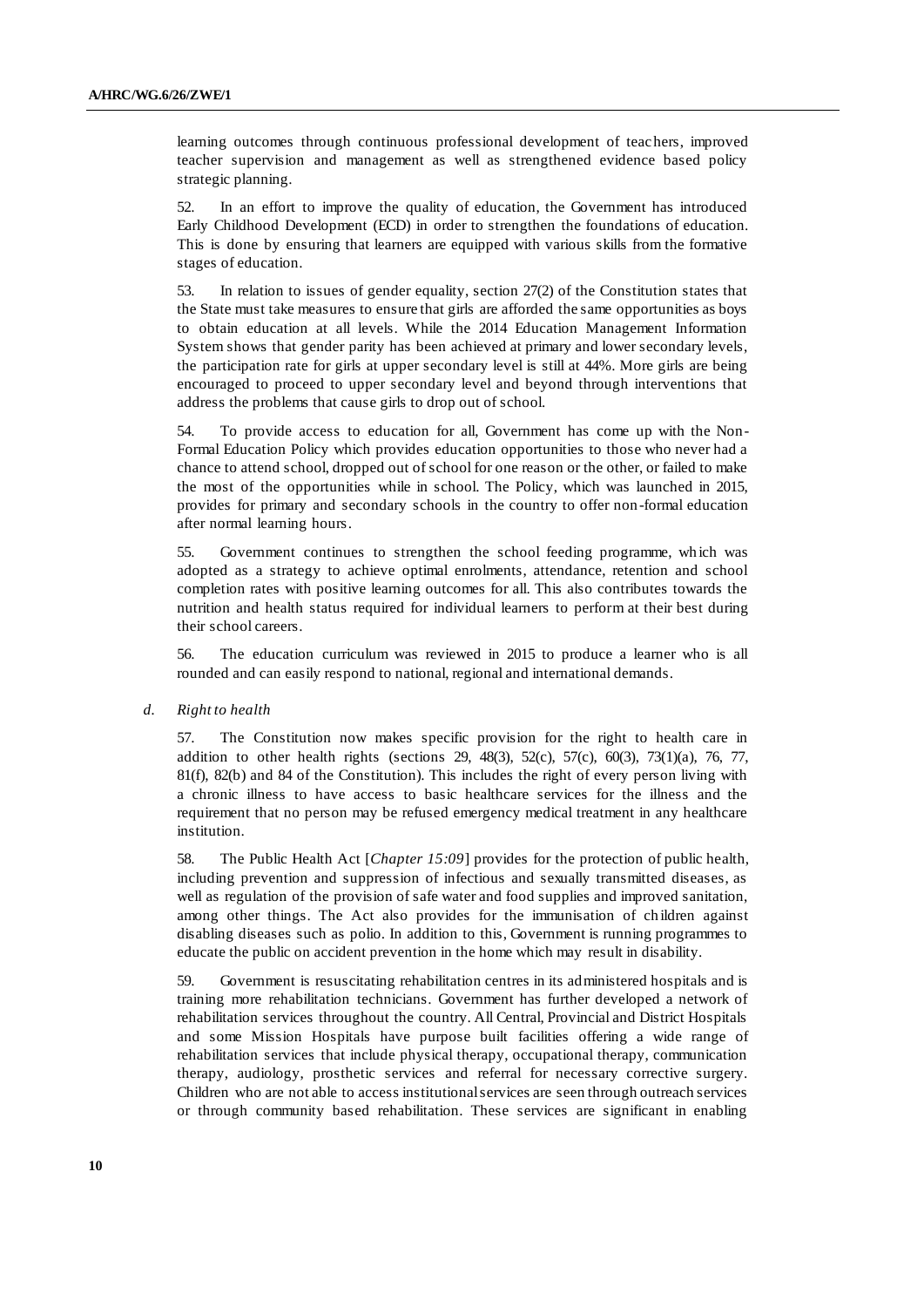children with impairments, activity limitations and participation restrictions to live independently, remain in or return to their home or community and to participate in education and societal activities in general. They help increase potential for children with disability to enjoy the same opportunities as children without disabilities.

60. Government has put in place a free user fee policy, the Assisted Medical Treatment Order (AMTO), which supports the indigent, children under the age of five, pregnant women and elderly persons above 65 years. Government has managed to uphold the free user fee policy through support from the Health Development Fund (HDF), World Bank and other development partners. The HDF is a multi-donor pooled fund aimed at assisting the GoZ achieve planned progress towards the highest possible level of health and quality of life for all Zimbabweans. The GoZ has also put in place the Result Based Financing (RBF) programme funded by the World Bank, HDF and GoZ to address the same issues at primary care level.

61. Funding modalities such as the Integrated Support Programme (ISP), H4+ and the RBF, among others, have been set up to assist in financing maternal and new born health interventions. Within these frameworks, some of the interventions implemented in 2014 included revitalisation of the maternity homes and improving emergency referral systems. Government is working with WHO and UNICEF to carry out national immunisation programmes for people in the hard to reach areas.

62. The availability of vital medicines at institutions by the end of 2013 was 66.6%. With development partner support, which is targeted at the communities, 87.2% of primary health care facilities have at least 80% of selected essential medicines. Government has removed customs duty on all imported anti-malarial medicines and commodities and permitted local pharmaceutical companies to produce anti-retroviral drugs. Government has a bilateral agreement for doctors and other health professionals with countries such as Cuba to alleviate shortage of doctors in the country.

63. Government is scaling up Anti-Retroviral Therapy (ART) services to reduce morbidity and mortality due to HIV and AIDS through: making drugs available and accessible; offering patients ARVs free of charge; training primary counsellors in rapid HIV testing; establishing sites offering ART services; and mobilising and emp owering communities to support improved access to care and support.

64. Please refer to Annexure D for more statistical information on the implementation of recommendations relating to the right to health.

*e. Right to land*

65. Government has started implementing the Agriculture and Mechanisation Policy which provides farming equipment to re-settled farmers. It is also working to re-capitalise a State-owned agricultural financial institution and also the creation of the Agricultural Development Bank, which will seek to provide agricultural loans to farmers. This is intended to improve agricultural production.

66. Government has also started issuing land use permits to A1 small-holder farmers and is finalising the 99 year lease document for A2 commercial farmers with the banking sector so that it becomes bankable. A total of 221 472 households across the country were settled under the A1 and A2 models, taking 9.6 million hectares of land. This is intended to encourage farmers to fully utilise the land allocated to them by Government so that agricultural production is boosted.

67. Government is monitoring the use of agricultural land to ensure that land is being used productively.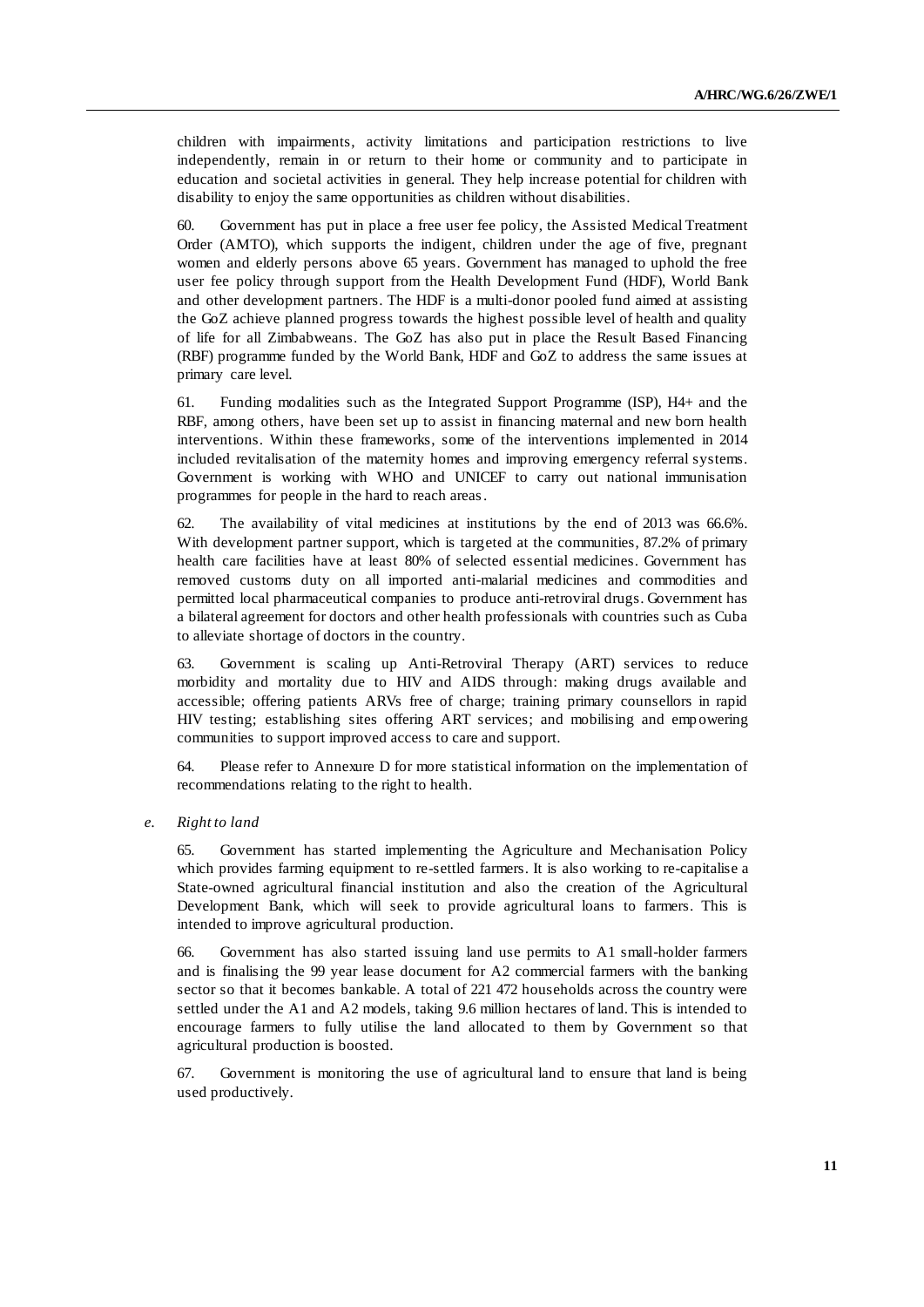## **3. Co-operation with CSOs and other stakeholders**

## *a. Cooperation with CSOs*

68. Government is cooperating with CSOs, including commemoration of important occasions such as the International Human Rights Day. With reference to the UPR, Government has been holding review and consultative meetings with stakeholders, to review progress on the implementation of the UPR recommendations. CSOs are part of the UPR National Steering Committee.

#### *b. Co-operation with human rights mechanisms*

69. Zimbabwe has been cooperating well with international human rights mechanisms, in particular the various treaty bodies. Zimbabwe has made good progress in the area of State Party reporting. For example, the following notable progress has been made:

- The periodic reports on CEDAW (2012), ACRWC (2015) and UNCRC (2016) have been presented to the treaty bodies. A National Plan of Action on the implementation of the CEDAW recommendations was developed while the National Plan of Action on the implementation of UNCRC and ACRWC recommendations will be developed during the course of 2016.
- The following periodic reports have been compiled and will be submitted in due course: the African Charter on Human and Peoples' Rights (including the Women's Rights Protocol); International Covenant on Economic, Social and Cultural Rights; the International Convention on the Elimination of All Forms of Racial Discrimination; UNCRPD; and the International Covenant on Civil and Political Rights.

## *c. Financial, technical and other co-operation assistance*

70. Government has been receiving financial and technical support from the UNCT under the Zimbabwe United Nations Development Assistance Framework (ZUNDAF). Government, in partnership with UNCT, is currently implementing ZUNDAF 2016-2020.

71. The UNCT, through UNDP, has been providing further financial and technical support in the area of the promotion and protection of human rights. Further cooperation by the UNDP has focused on the capacity development for the Inter-Ministerial Committee on Human Rights and International Humanitarian Law (IMC), the JLOS and UPR processes.

72. Zimbabwe has been receiving financial and technical support from other development partners such as the Royal Norwegian Embassy and the European Union. Government has continued to make efforts to mobilise more support.

## **4. Diamond mining**

73. Zimbabwe is now Kimberley Process Certified and continues to meet the minimum requirements of the Kimberley Process Certification Scheme. This is being achieved through implementation of laws and regulations that govern the diamond industry which are consistent with international standards. For purposes of transparency and accountability, Government has merged diamond mining firms.

74. Villagers who were affected by the mining activities were relocated and provided with land and amenities which include schools, clinics and water reticulation systems by the diamond mining firms.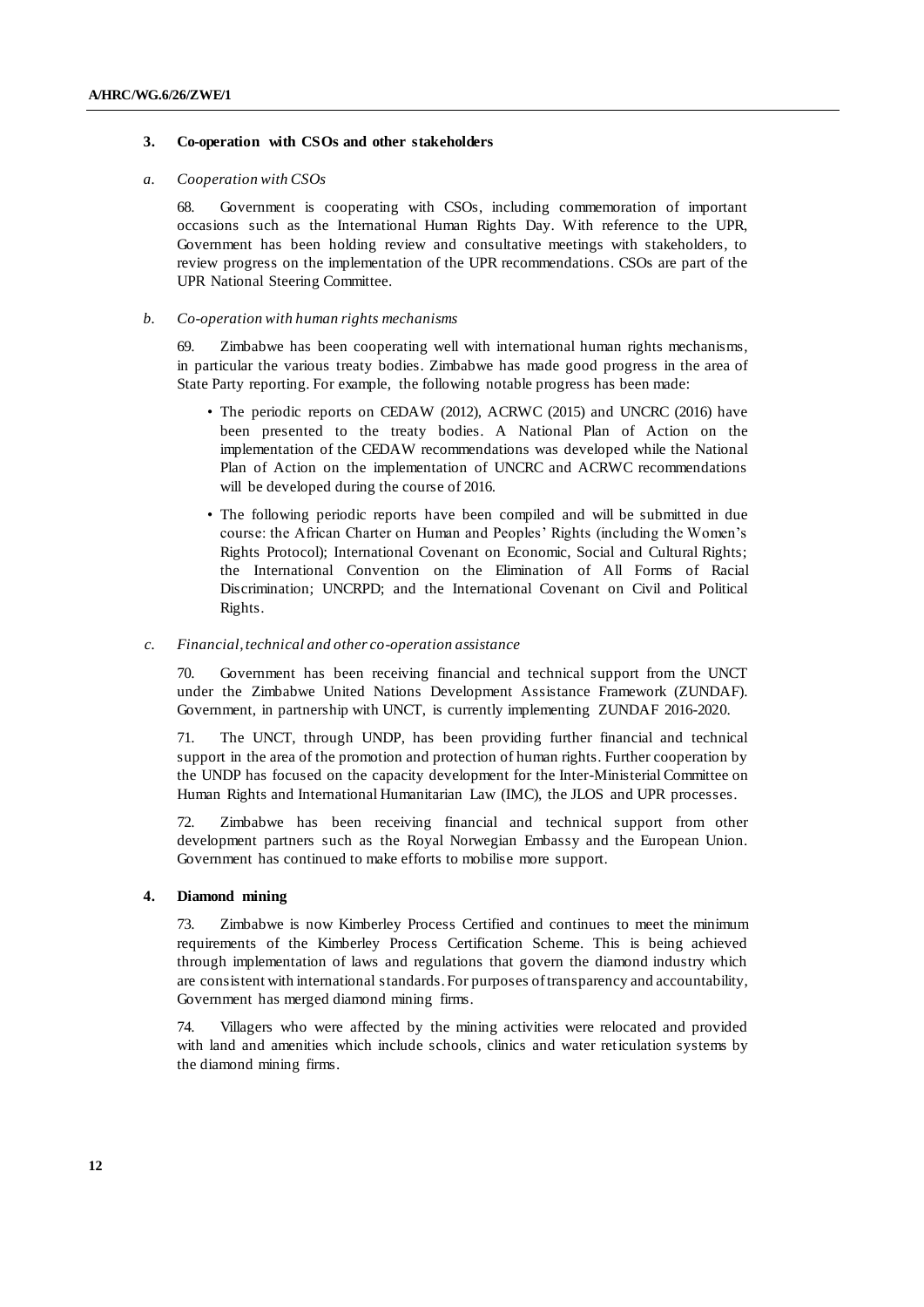## **5. Media**

75. The Constitution broadens the right to freedom of expression to include freedom of the media. Broadcasting and other electronic media of communication may be freely established, subject only to licensing procedures that are necessary to regulate the airwaves and other forms of signal distribution. Other developments in the media include the liberalisation of the airwaves which has resulted in the licensing of national and regional commercial radio stations. For example, the Zimbabwe Media Commission has recently processed twenty-one applications for regional commercial radio stations and eight have been licensed. The Commission has invited applications for the licensing of more television services. The registration of more media houses is an on-going process. Since March 2012, 86 media houses have been registered whilst 128 publications have also been registered.

76. With respect to the review and consolidation of media laws, the Constitution recognises freedom of expression and freedom of the media as well as access to information under the Declaration of Rights. Government instituted an inquiry into the information and media sector through the Information and Media Panel of Inquiry (IMPI). The findings and recommendations of IMPI will inform the policy and legislative processes.

77. Upgrading of broadcasting infrastructure is on-going. Implementation of the digitalisation programme is underway with a view to shifting from analogue to digital in line with ITU requirements.

## **6. Elections**

78. A referendum to adopt the new Constitution was successfully held in March 2013 and it was followed by harmonised elections in July 2013. The elections were endorsed by a number of observer missions which included the African Union and SADC. The Constitutional Court also ruled that the elections were free and fair.

79. In line with the recommendation for Zimbabwe to continue safeguarding its sovereignty, the Constitution provides that Zimbabwe is a Unitary, Democratic and Sovereign Republic, hence, the Constitution has, inter alia, provisions for periodic, free and fair elections that are consistent with regional and international standards. The Constitution stipulates principles of the electoral system which include requirements that elections must be peaceful, free and fair and free from violence and other malpractices. Regarding the actual conduct of elections, the Constitution requires ZEC to ensure that the voting method used must be simple, accurate, verifiable, secure and transparent. ZEC now administers the voters' roll, which has been removed from the purview of the Registrar-General, and has been registering voters in the constituencies in which it has been conducting by -elections. An Electoral Amendment Act to govern the running of elections is now in place.

80. Since the general elections in 2013, Zimbabwe has held Parliamentary and local authority by-elections which have been peaceful and in accordance with the Constitution and electoral laws. As part of efforts to prevent political violence and punish perpetrators, magistrates' courts are designated to deal with cases of political violence during election time.

81. A voluntary code of conduct for political parties is in place and it was utilised during the general elections in 2013.

## **7. Women's rights**

82. Developments relating to women's rights have been reported in the Mid -Term Report and the following are further developments.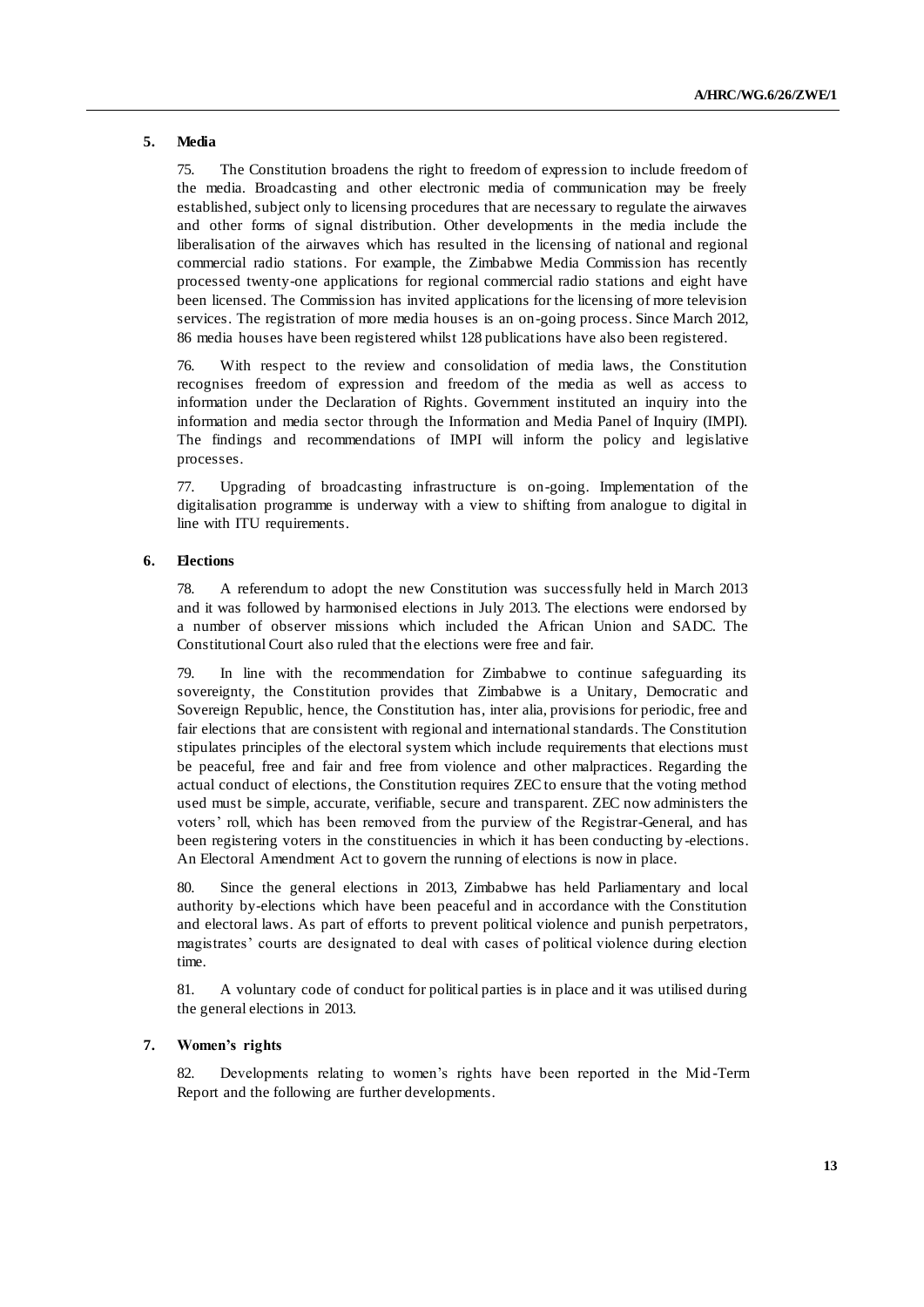83. A gender-based violence information system was set up to coordinate the collection of relevant data from various departments and institutions to ensure that gender-based violence issues are adequately captured and well documented.

84. Government has set up an Inter-Ministerial Committee on Rape and Sexual Violence to carry out thorough investigations into the causes of rape of minors and elderly women.

85. Zimbabwe also participates in the 16 Days of Activism against Gender-based Violence Campaign and has gone further to extend same beyond the commemoration period.

86. The Broad Based Women Economic Empowerment Framework is being implemented and has resulted in an increase in women's participation in economic sectors such as agriculture and mining. The Women's Development Fund is in place and Government is working towards establishing a Women's Bank to improve access to affordable finances by women and facilitate financial inclusion by decentralising the banking system.

## **8. Children's rights**

87. As intimated earlier in paragraph 7 above, the Constitution now provides for children's rights (section 81).

88. Regarding the creation of a system for disaggregated data on children, the Coordinating Office for Children's Rights is putting in place measures to have a centralised database, working closely with the Zimbabwe National Statistics Agency.

Government, in partnership with other stakeholders, launched the African Union campaign to end child marriages on 31 July 2015. This effort was bolstered on 20 January 2016, when the Constitutional Court delivered a landmark ruling which outlawed child marriages and struck out section 22(1) of the Marriage Act [*Chapter 5:11*], which made exceptions for minors to get married in certain circumstances. Government is now taking measures to amend the law so that it conforms to the Constitutional Court ruling.

90. Other legal developments beneficial to children include the recent ruling by the High Court that children born out of wedlock are entitled to inheritance rights just like children born in wedlock, where the father passes away intestate (*Bhila v Master of the High Court & Others* HH549/15).

91. The Child Protection Fund (CPF), a multi-donor transition pool funding mechanism, supported implementation of the National Action Plan for Orphans and Vulnerable Children phase two (NAP II), 2011–2015. The CPF adopts a Theory of Change that emphasises access for "children, families and communities to improved preventive and responsive child protection services reinforced by household and community economic resilience in targeted areas". More importantly, CPF aims to realise genuine harmonisation of various social assistance instruments under the HSCT programme and re -establish Zimbabwe's national social protection system under the National Social Protection Policy Framework (2015). With significant investments made under the CPF during 2011–2015, implementation of NAP II has achieved the following significant results:

• Regular and reliable bi-monthly cash payments under the Harmonised Social Cash Transfer (HSCT) programme were made to a peak beneficiary enrolment of 55,509 food-poor, labour-constrained households in 19 districts around the country. 83% of these households had children, 62% were female-headed and 61% were headed by older persons.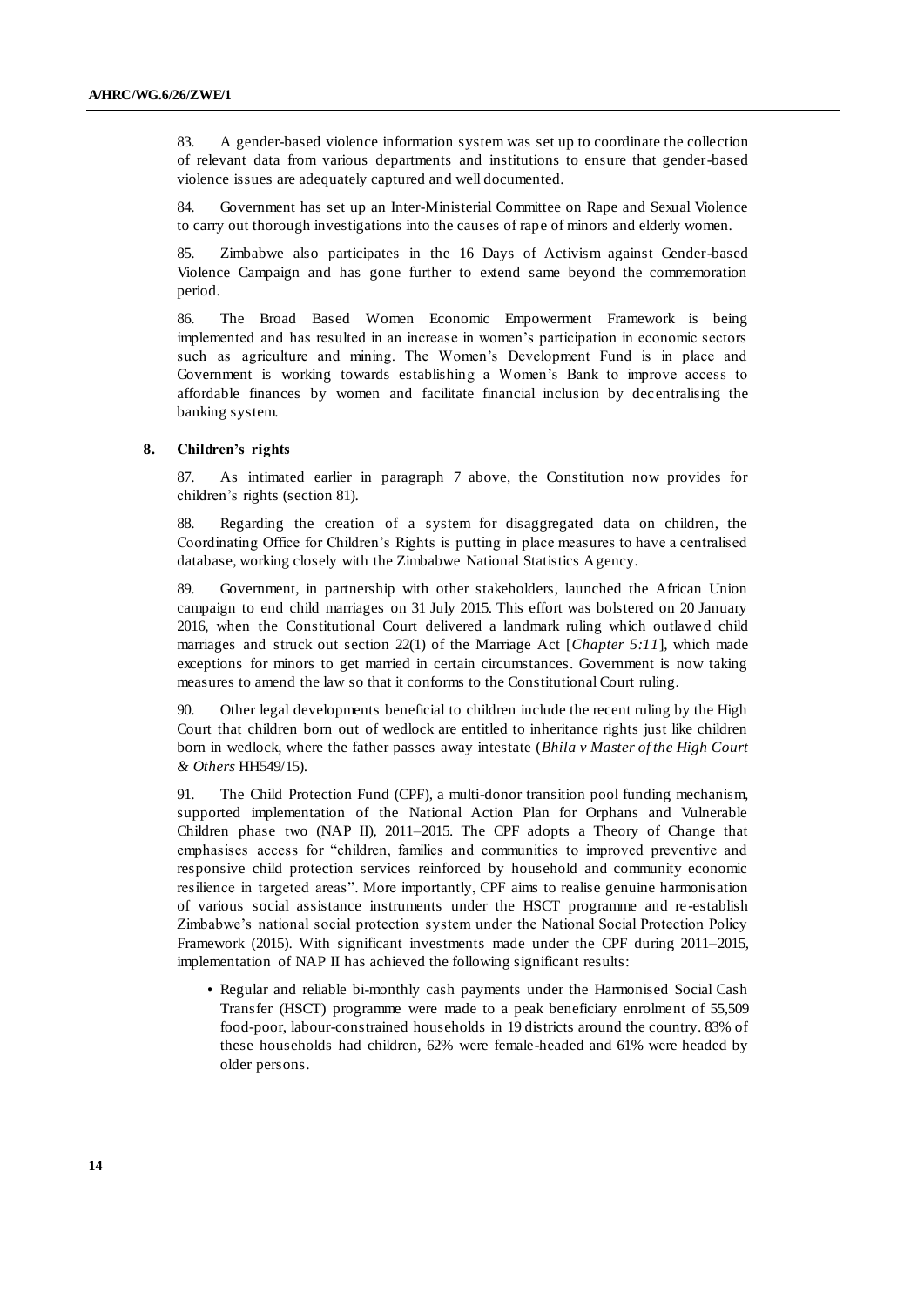- The child protection system was strengthened through roll out of a national Case Management System complemented by child protection and welfare services provided to approximately 50,000 children in 37 districts around the country.
- Considerable child protection and welfare systems strengthening targeted mostly at Government capacity to regulate and provide service provision to children.

## **9. Birth certificates**

92. The Constitution states that every child, that is every boy and girl under the age of eighteen years, has the right to the prompt provision of a birth certificate (section  $81(1)(c)$ ). This applies to a child who is born in Zimbabwe or born outside Zimbabwe and is a Zimbabwean citizen by descent.

93. Registration of births and deaths is compulsory in Zimbabwe. Birth registration is provided free of charge to children below the age of six years.

94. The following measures are in place to cater for birth registration:

- The registration offices are centred throughout all the ten provinces and seventy -two districts. Government opened 206 sub offices in the districts to bring registration services closer to the communities.
- Birth registration offices were established at all hospitals to facilitate accessibility of birth registration to mothers who would have given birth at the hospitals.
- Hospitals and clinics with maternity facilities issue birth confirmation records which are used for birth registration purposes.
- Government has computerised the processing of all vital civil registration events and has moved from analogue to digital communication to speed up the processing of vital events.
- Where children are born out of wedlock, Government has done away with the previous requirement for both parents to present themselves in obtaining a birth certificate and passport for their child.

## **10. Prohibition of torture**

95. The Constitution provides for an absolute prohibition of torture and other cruel, inhuman or degrading treatment or punishment. The relevant laws are being reviewed with a view to aligning them with the Constitution in the ongoing alignment process.

96. The Zimbabwe Republic Police and the Zimbabwe Prisons and Correctional Service training curriculum now incorporates human rights issues and the rule of law, including the prohibition of torture. The ZRP has so far trained over 30,000 police officers on human rights since January 2014.

## **11. Prison conditions**

97. Government is reviewing the Prisons Act in order to give effect to various international minimum standards. Other positive developments include the following:

• Government has opened doors to development partners, CSOs, faith-based organisations, the private sector and individuals to partner with it to improve prison conditions and police cells. For instance, the Law Society of Zimbabwe mobilised resources for the refurbishment of police cells at one of the suburban police stations whose conditions had been condemned by the Supreme Court. Many other police cells have been refurbished following the establishment of a committee to study the conditions of prison and police cells, whose recommendations on improving the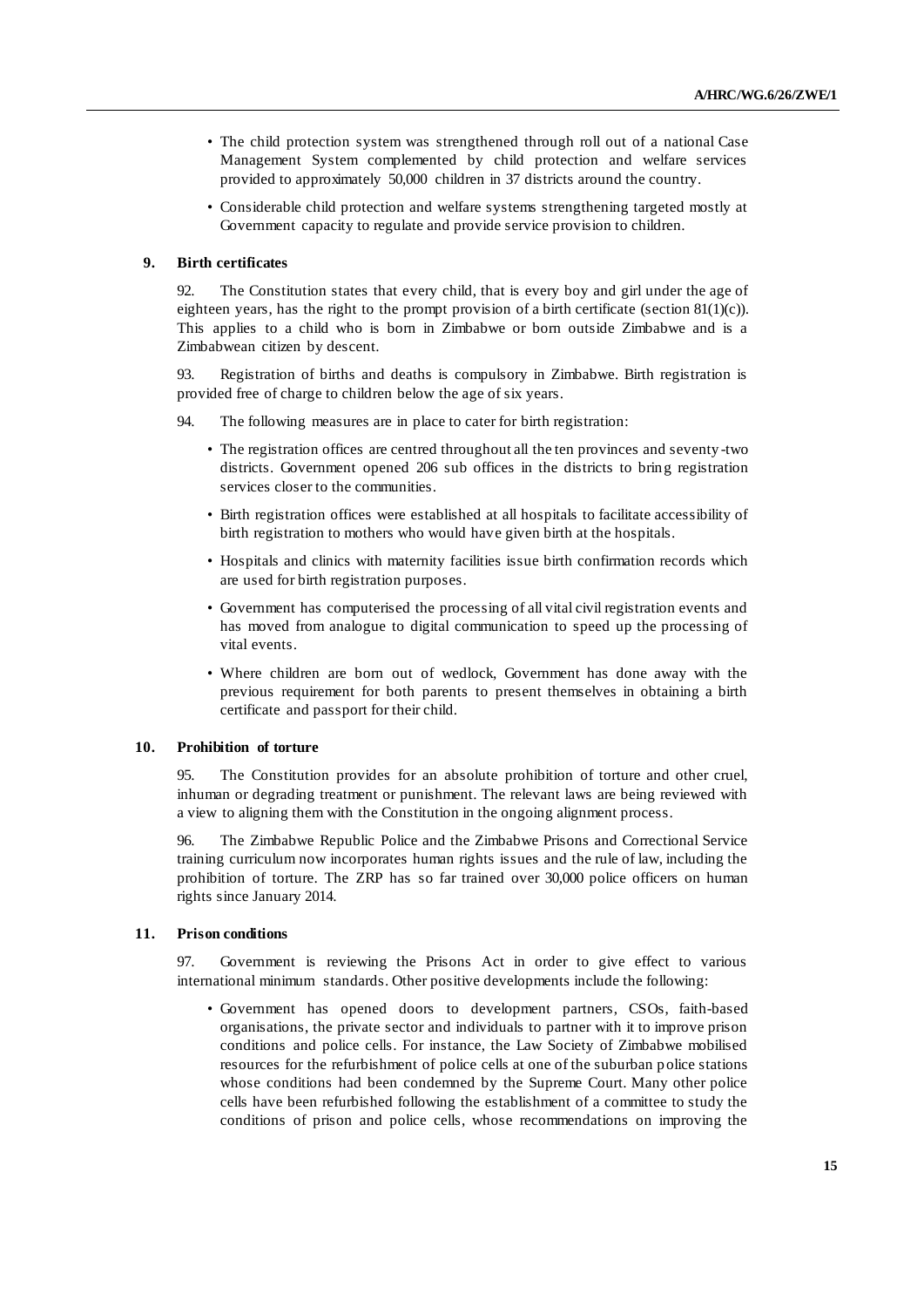conditions are currently being implemented. Government has also been receiving assistance from the International Committee of the Red Cross.

- Government has increased its budgetary allocation to the Zimbabwe Prisons and Correctional Service. It is also promoting self-sufficiency at prisons e.g. through increased food production at prison farms.
- Efforts to decongest prisons are on-going. These include the increased imposition of non-custodial sentences such as community service, pre-trial diversion and granting occasional amnesties to certain categories of serving prisoners.
- While Government's position is that children of serving mothers should not accompany their mothers to prison, there are certain situations when this is unavoidable. In the best interests of the child, Government has gazetted a dietary scale for children of serving mothers to provide better nutrition.
- Training for prison officers on human rights is on-going and a training manual has been developed.
- Prison visits by members of the JSC (e.g. magistrates and judges) and the ZHRC are on-going (the latter has developed a tool for this purpose). Some civil society partners, such as the Legal Resources Foundation, also undertake prison visits and interview inmates and where possible assist with bail applications to avoid lengthy remands.

#### **12. Rule of law**

98. Training of law enforcement agents on law enforcement-related issues, including the rule of law, is on-going. Recent efforts to enhance the capacity of law enforcement agents include the following:

- The ZRP has trained over 30 000 police officers on human rights since January 2014.
- From 2012 to 2015, a total of 590 officers of the Zimbabwe Prisons and Correctional Services across the country have been trained on human rights, including on administration of justice and the rule of law. Of the 590 trained, 398 officers were specifically trained on administration of justice.
- Government undertook training of law enforcement agents in International Labour Standards with particular focus on the ILO No. 8 Convention relating to human rights in the workplace.

## **13. Trafficking in persons**

99. Following the enactment of the Trafficking in Persons Act, an Inter-Ministerial Committee on Trafficking was established for the purposes of monitoring and reporting on the implementation of the National Plan of Action on anti-trafficking. The Committee is tasked with ensuring that Government adopts or complies with international and regional developments and standards in the prevention and combating of trafficking in persons.

100. As noted in the Mid-Term Report, Government is conducting anti-trafficking awareness campaigns in partnership with stakeholders.

101. Where there is information pointing to trafficking, Government is taking measures to investigate, prosecute and/or repatriate victims. For example, Government has been investigating and where appropriate charging persons allegedly involved in the trafficking of several women and securing their repatriation.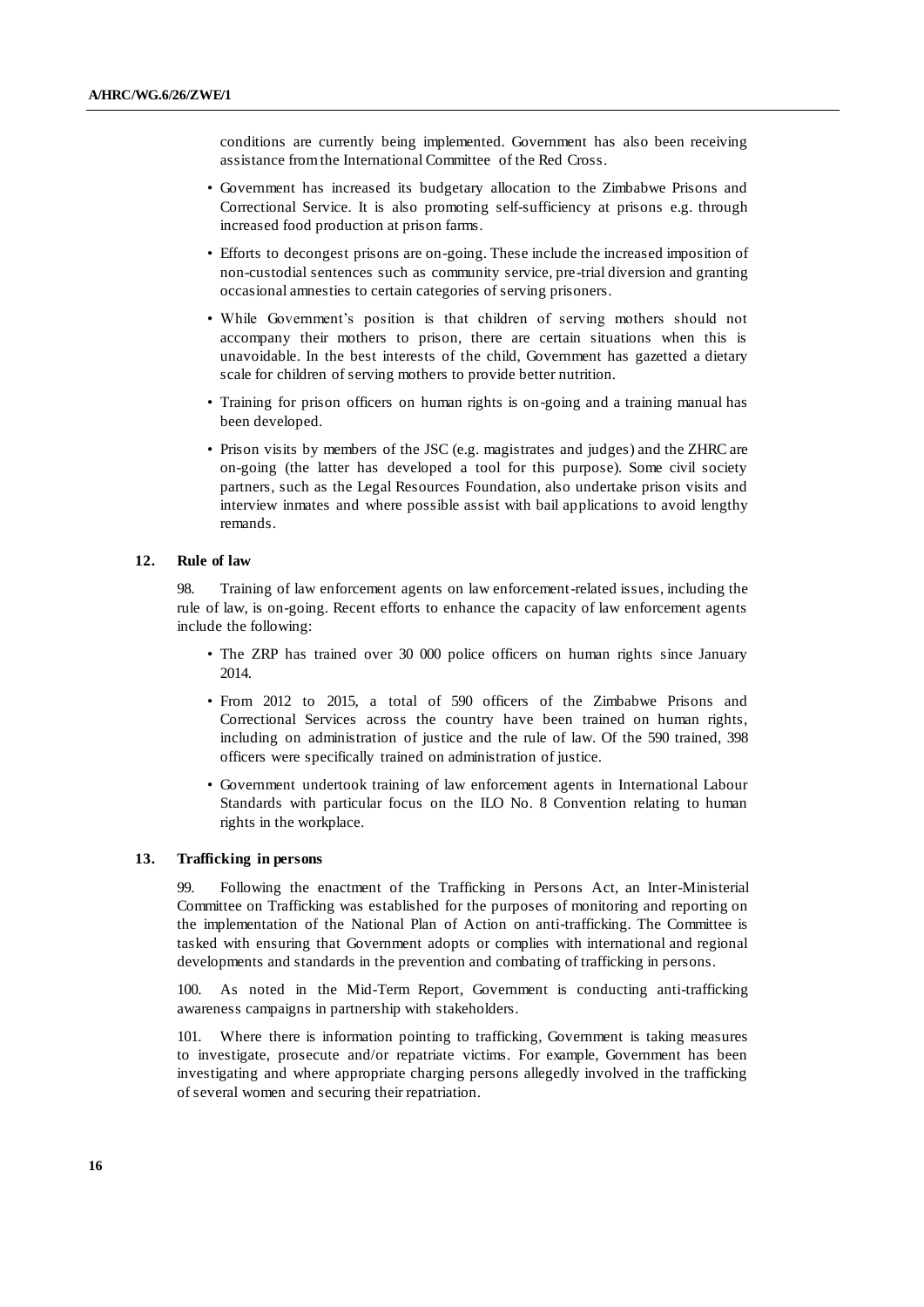## **14. Persons with disabilities**

102. The Constitution provides that the State must take appropriate measures, within the limits of the resources available to it, to ensure that persons with disabilities realise their full mental and physical potential, including measures to:

- enable them to become self-reliant;
- enable them to live with their families and participate in social, creative or recreational activities;
- protect them from all forms of exploitation and abuse;
- give them access to medical, psychological and functional treatment;
- provide special facilities for their education; and
- provide State-funded education and training where they need it (section 83).
- *a. Rehabilitation*

103. In tandem with the UNCRPD's general principle of promotion of the development of assistive devices to allow for accessibility of the environment to people with disabilities, health service and rehabilitation centres are producing cheaper assistive technologies. Rehabilitation centres also have provision for assessment for referral to s pecialist services. Persons with disabilities are also capacitated on different life skills to enable them to become self-reliant. Infrastructure in institutions is being modified to accommodate the safe movement of persons with disabilities. Government is refurbishing rehabilitation villages and updating treatment equipment at all levels of care in order to improve the quality of care and increase accessibility to services.

*b. Participation in social, creative or recreational activities*

104. The Zimbabwe National Paralympic Games were introduced as a national strategy to create opportunities for sport and recreation for persons with disabilities throughout the country. The Games are held annually and facilitate life skills education, selection of talented athletes and further development and exposure for high performance programmes.

105. Government, through the National Arts Council of Zimbabwe (NACZ) and the National Gallery of Zimbabwe, is engaged in a number of activities that ensure full participation of persons with disabilities.

*c. Protection from all forms of abuse or exploitation*

106. In terms of the Trafficking in Persons Act, the crime of trafficking in persons shall be considered to be committed in aggravating circumstances if the trafficked pers on is a child or a person with a disability (section  $3(3)(a)$ ).

107. Government has embarked on a programme to train public officers on sign language to enable the officers to communicate with persons with hearing impairment.

Both public and private media (the national broadcaster and public press) allocate space for programmes and stories that address issues of disability through programming main items such as news that have captions and translation to sign language. Action Power is an example of a programme that is broadcast in sign language and addresses issues of disability.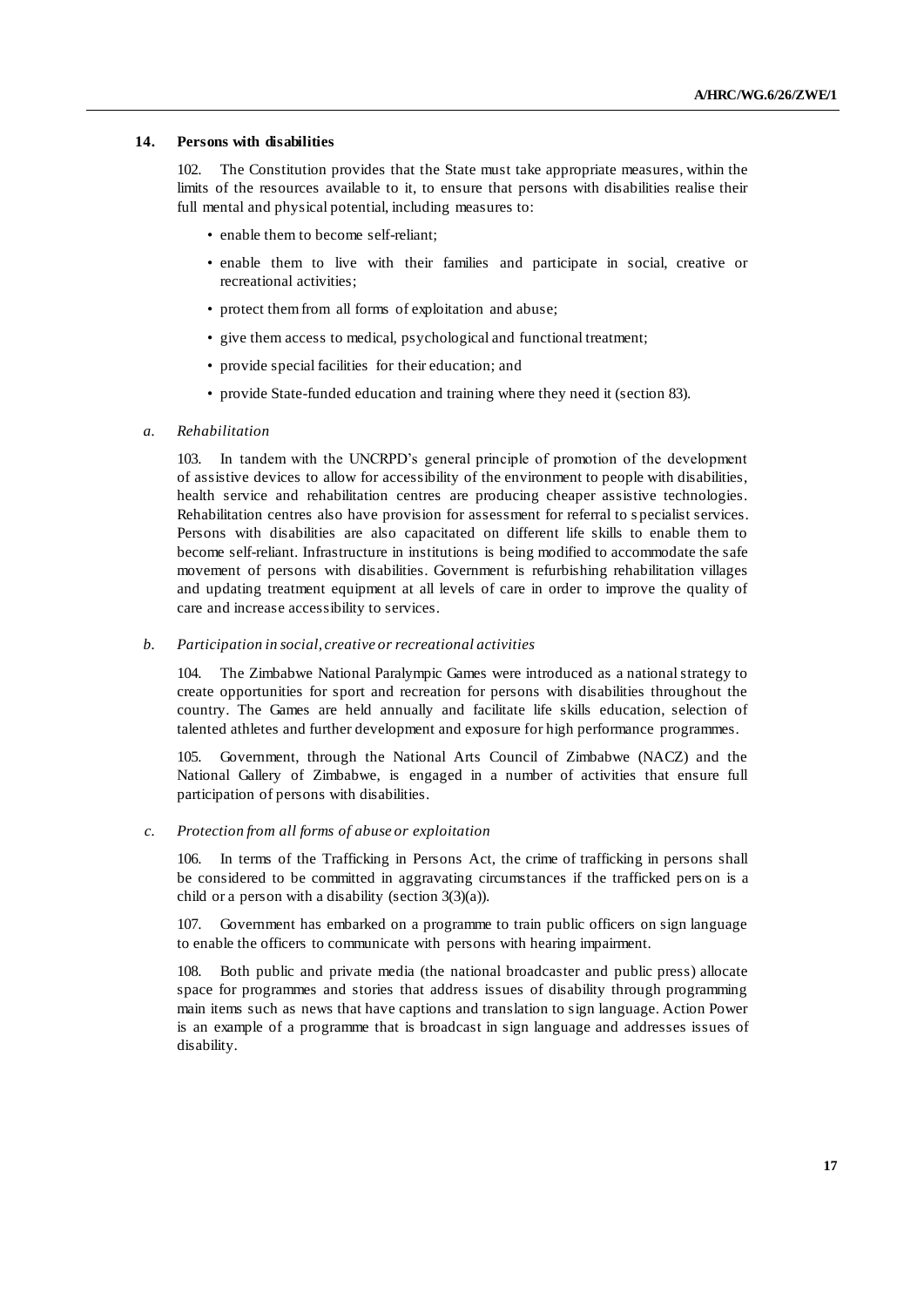#### *d. Access to medical, psychological and functional treatment*

109. Persons with disabilities are a vulnerable group who are entitled to receive health care services without discrimination. Prevention of disabilities is Government's priority and this is achieved through:

(a) the free user policy for pregnant women to allow safe pregnancy and delivery to ensure no complications arise which can affect the baby before and after delivery;

(b) monitoring of newly born babies to identify those at risk for purposes of follow-up and to intervene appropriately;

the Expanded Programme on Immunisation to ensure children will not suffer from preventable disabilities.

*e. Treatment and rehabilitation*

110. Persons with disabilities benefit from the following:

(a) Receiving free of charge devices such as hearing aids, crutches and wheelchairs;

(b) Capacitating them with life skills through appropriate occupational therapy and recreational therapy;

(c) Medical or health assessment and appropriate referral. Depending on the type of disability, physiotherapy is offered;

(d) Parents or guardians receive training on how to care for their children. Counselling is done for the parents or guardians to understand the condition of the child.

#### *f. Inclusive education*

111. The Constitution provides for the right of every person not to be treated in an unfairly discriminatory manner on grounds that include disability (section 56(3)). The Education Act [*Chapter 25:04*], which is currently being aligned to the Constitution, also has a non-discrimination provision.

The new education curriculum highlights inclusivity among its major principles, placing emphasis on an education system that takes into account and addresses the different learners' needs and abilities without disadvantaging any group or individual and taking into cognisance the full range of learner diversity.

113. While special schools for learners with disabilities continue to exist, the Government's contemporary thrust is to create an all-inclusive school system that accommodates learners with disabilities. This is being done through, for example, implementing the Child Friendly Schools concept where school structures are constructed taking cognisance of the needs of learners with disabilities. For instance, resource units are opened in schools, assistive devices are provided and schools are made accessible to every child through construction of ramps and toilets with rails.

114. Evidence has shown that when attitudinal factors are addressed, there are less incidences of discrimination. Therefore, Government has sustained capacity building of teachers on inclusive learning in its in-service training for school heads and teachers on the principles and practice of inclusive education. Sensitisation activities with School Development Committees and the School Parenting Community as a whole have also yielded good results in the protection of children with disabilities against discrimination.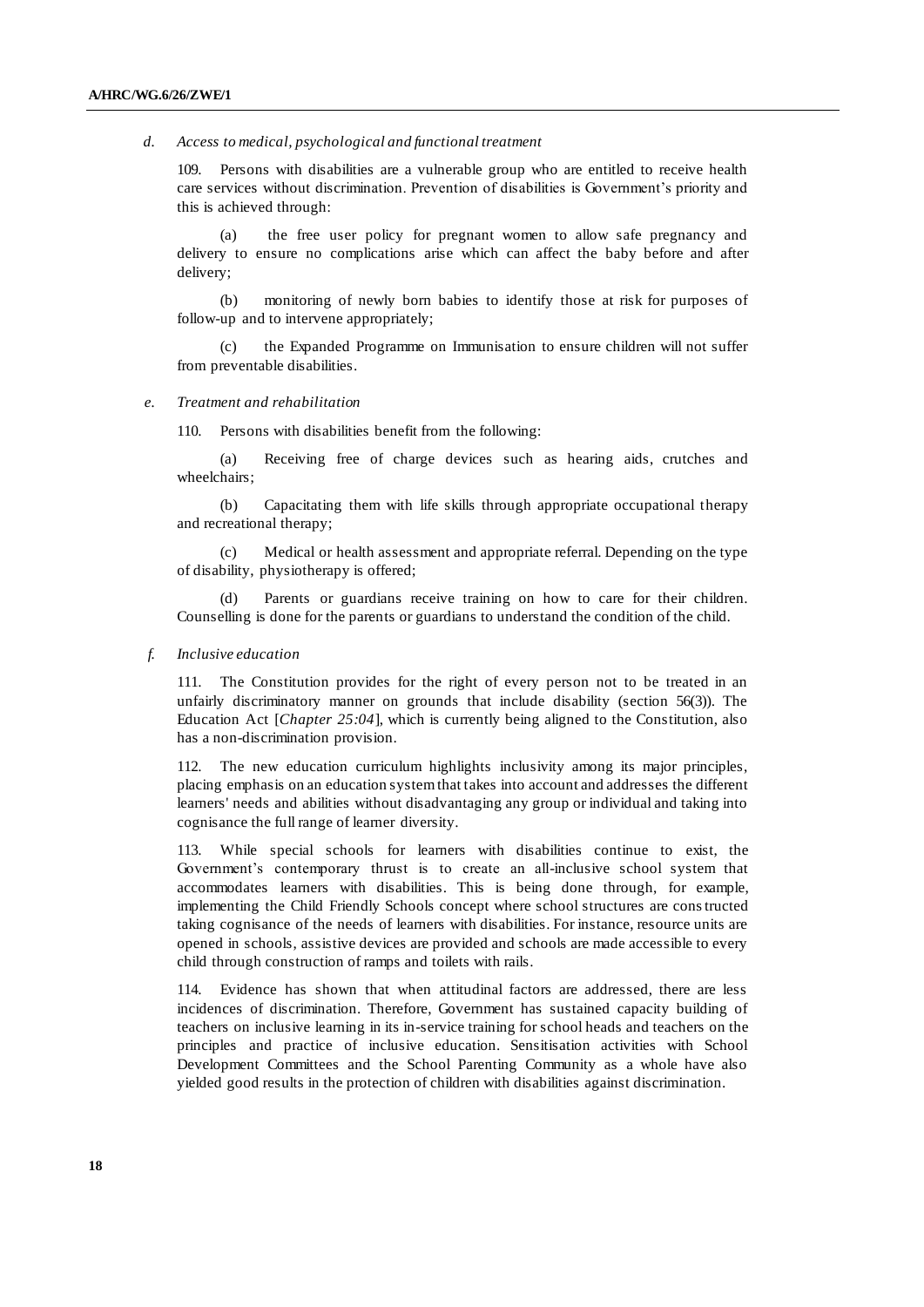115. To encourage the enrolment of students with disabilities at higher levels of education, students with disabilities in all higher and tertiary institutions are given preference when it comes to the Government Cadetship Scheme for assisting stu dents from vulnerable families with payment of fees. It is Government's policy that students with disabilities, including those with albinism, get 50% additional funding over and above what students without disabilities get. It is also Government's policy that assistants must be provided for visually impaired lecturers.

## *g. BEAM*

116. As reported above, this scheme supports the enrolment and retention of disadvantaged children in schools at primary and secondary level. Under the scheme, 10% of the total allocation for each year is set aside for children with disabilities enrolled in schools and this allocation may be reviewed upwards according to demand.

## **B. Challenges**

117. Zimbabwe faces economic challenges due to the continued imposition of economic sanctions by some Western countries, which has hampered the implementation and realisation of human rights, especially socio-economic rights. In addition, despite adherence to the minimum standards, Zimbabwe still faces hurdles in selling its diamonds on the international markets. This has resulted in depressed revenue inflows into Government coffers thus making it difficult for Government to allocate adequate resources towards t he realisation of human rights.

118. Limited fiscal space has affected Government's efforts to capacitate the Independent Commissions, thereby hampering their effective operations, and to improve prison conditions and police cells. The growing prison population has compounded the problem.

119. Resource constraints have limited the Government's ability to rehabilitate and expand the capacity of infrastructure in areas that include water and sanitation services, power generation and the road network. Government has also been constrained with regard to the following social services:

(a) provision of basic services in the rural areas;

(b) provision of education to the under-privileged. For example, Government has been unable to fully fund BEAM on its own and has had to rely on development partners for support, which is not sustainable, and in s ome remote areas learners still have to travel long distances to the nearest school;

provision of health care, especially for the vulnerable groups. Schemes to provide free or subsidised health care for these groups, such as AMTO, are under-funded and Government also has to rely on the support of development partners;

The number of orphans and vulnerable children has outweighed the intervention strategies in the National Action Plan II.

120. Government cannot pay competitive salaries which has res ulted in skills flight in the region and overseas.

121. Corruption in some Government agencies continues to hamper development.

122. The effects of climate change and the El Nino effect. For example, poor rains affected the 2015-2016 farming season and this has left many Zimbabweans vulnerable and in need of food aid. Government has shifted priority to mobilising resources to ameliorate the situation so that no one starves.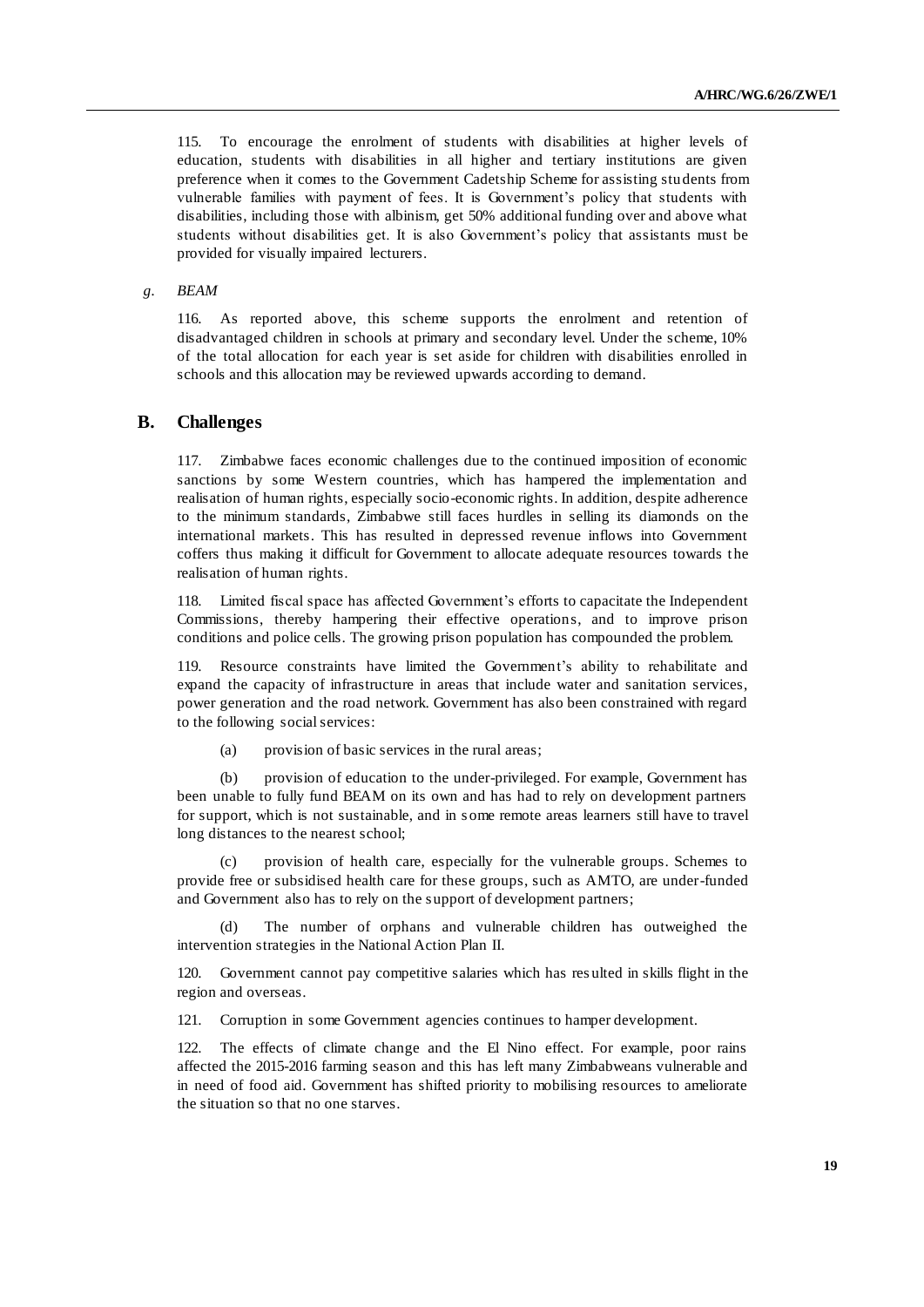# **VI. Key national priorities, initiatives and commitments that Zimbabwe has undertaken and intends to undertake to overcome these challenges and improve human rights situations on the ground**

123. Government is giving priority to and scaling up efforts to implement Zim-ASSET in order to revive and grow the economy in a sustainable manner with the aim of, inter alia, economically empowering the people and eradicating poverty. It is hoped that implementation of Zim-ASSET will result in the country benefiting more from its natural resources, such as minerals, and contribute to increased revenue.

124. Government continues to engage key international and multi-lateral institutions such as the World Bank, International Monetary Fund, European Union, African Development Bank and others so that they resume support for the country. It has also been engaging the West to lift economic sanctions.

125. As reported above, Government is taking measures to make agriculture viable and productive and to ensure food security, for example providing agricultural implements and inputs to new farmers and negotiating with financial institutions to make permits and leases issued to the farmers bankable so that the farmers can access loans. To address climate change challenges, Government is, among other measures, promoting irrigation. For example, under the Brazil Food for Africa Programme, Government has rolled out irrigation projects in each of the country's provinces with the exception of the two metropolitan provinces.

126. Despite facing economic challenges, Government remains committed to making funding mechanisms in the social services sector such as BEAM and AMTO viable. It is engaging development partners to continue supporting these mechanisms as well as others such as the Health Development Fund and the Child Protection Fund while it pursues ways of fully funding them from its own resources. For example, Government established the National AIDS Trust Fund, which is funded through the AIDS Levy, to cater for those living with HIV and AIDS (about 1.4 million people are living with HIV and AIDS, of which about 800,000 are receiving treatment). Government plans to introduce a national health insurance scheme to ensure that all persons, especially the vulnerable, can have access to proper health care.

127. Government continues to prioritise the education and health ministries and they get the highest budgetary allocations.

128. Through the JLOS Government will step up efforts to improve prison conditions and police cells and to decongest prisons. It will continue creating an enabling environment for stakeholders to support and complement its efforts.

129. Government recently embarked on the Ease of Doing Business project which is being implemented in partnership with the World Bank. The object of the project is to improve Zimbabwe's ranking as a sound investment destination by implementing various reforms in specific fields such as starting a business, protecting investors and enforcing contracts.

130. Furthermore, Government is implementing the e-government programme, which focuses on modernizing government systems and processes through the use of information and communication technologies. For instance, an online inter-agency company registration form has been developed and this will ensure that the time taken to register a company is shortened.